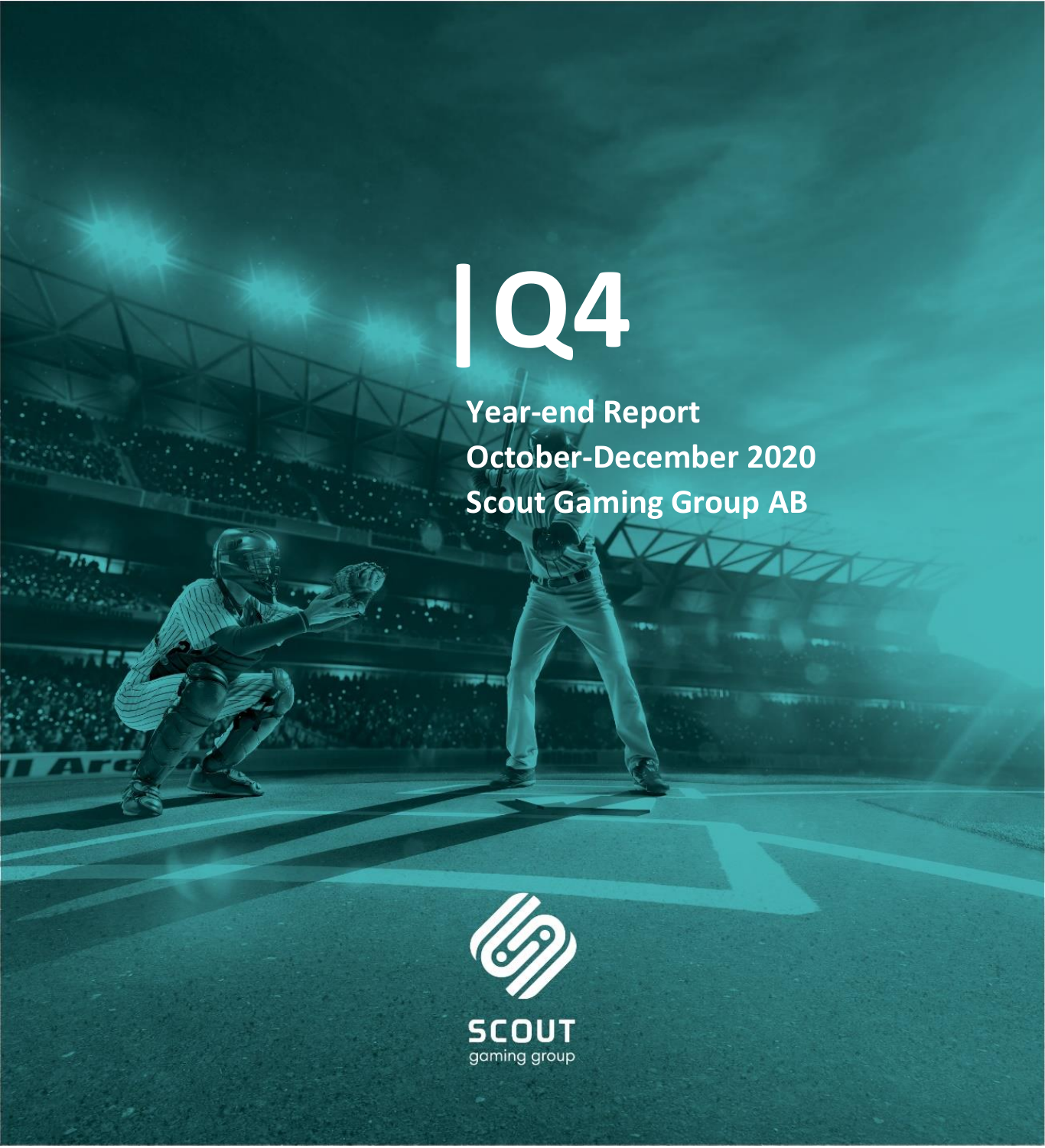

ALL FIGURES IN THIS REPORT IS STATED IN SWEDISH SEK UNLESS OTHERWISE STATED. BRACKETS IN THIS REPORT REFER TO THE CORRESPONDING PERIOD OF THE PREVIOUS YEAR, UNLESS OTHERWISE STATED. ALL FIGURES REFER TO THE GROUP UNLESS OTHERWISE **STATED.** 

## **Fourth Quarter: October - December 2020**

• Revenues increased to mSEK 16.9 (10.0), corresponding to a growth of 69% compared to same quarter last year

- EBITDA improved to mSEK -5.8 (-8.1)
- Net result was mSEK -13.9 (-13.3)
- Earnings per share amounted to SEK -0.7 (-1.4)

• Operator trading index (which illustrates the underlying client activity) increased to 2436 (1035), a growth of 135%.

### **Full year: January - December 2020**

- Revenues increased to mSEK 46.9 (25.7)
- EBITDA was mSEK -39.2 (-42.8)
- Net result was mSEK -54.6 (-52.2)
- Earnings per share amounted to -3.1 kr (-3,8)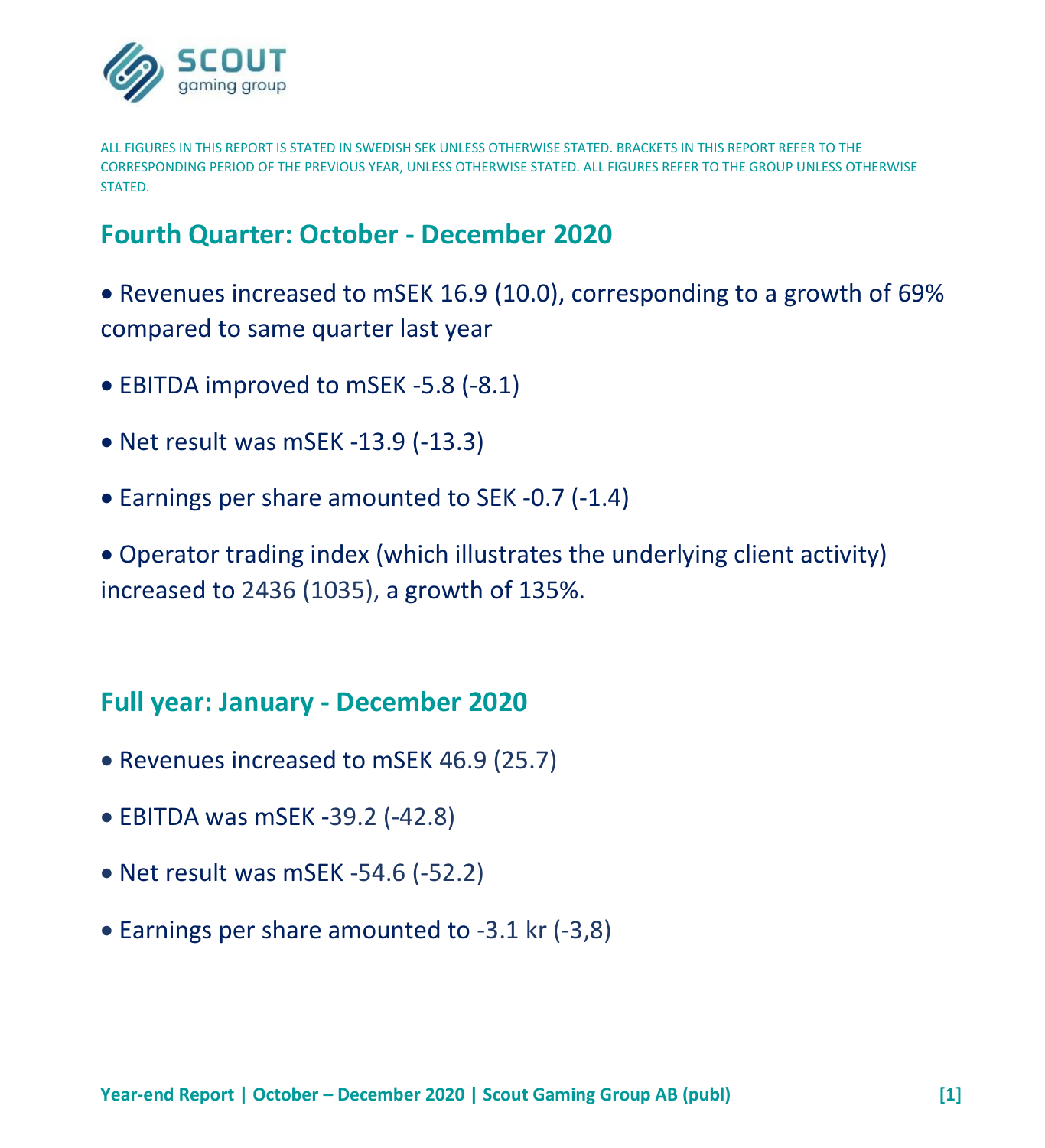



# **Trailing 12 months (SEKm)**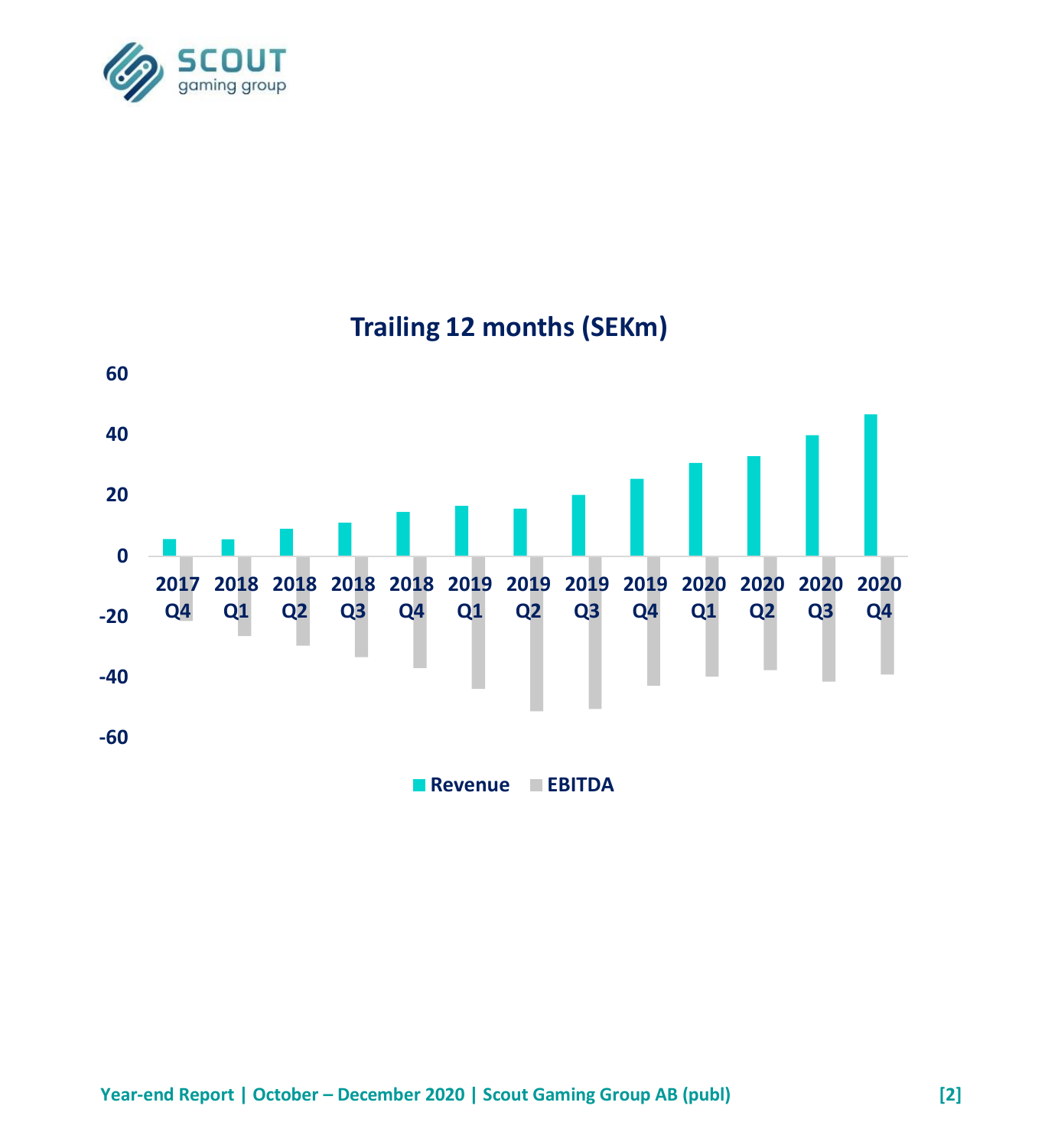

# **Events after the period ended**

• Scout Gaming has launched another product for its award-winning portfolio. The Pick'em Jackpot game combines traditional sports knowledge with a jackpot. The game was made available to Fanteam users in mid-January and will be available for our B2B network shortly.

• Scout Gaming has entered into an agreement with AB Trav & Galopp, ATG (the Swedish Horse Racing Totalisator Board), Sweden's largest gaming operator measured by turnover. The companies have agreed to jointly launch Scout Gaming's award-winning DFS product on ATG.se with a soft launch aimed at the second quarter 2021, followed by a wider marketing push in the third quarter, in time for the start of English Premier League and other major European sport leagues.

For additional information, please contact: Billy Degerfeldt, CFO & Investor Relations [billy.degerfeldt@scoutgaminggroup.com](mailto:billy.degerfeldt@scoutgaminggroup.com)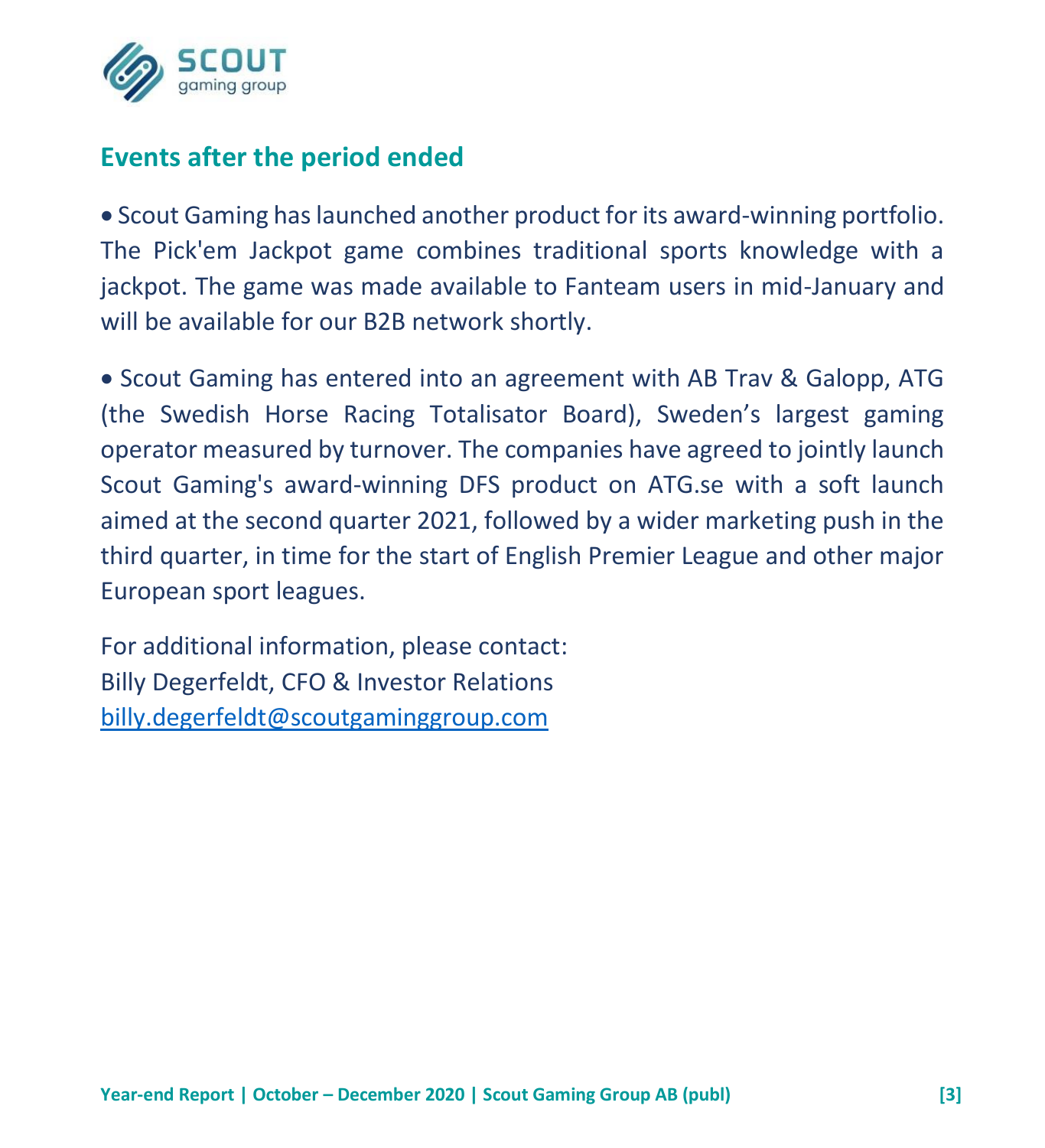

# **Strong growth and stable market position**

We continue to undergo strong growth, revenues increased by 69% to SEK 16.9 million during the fourth quarter and during the full year 2020, total revenue base amounted to SEK 46.9 million. During the full year, total revenue base thus grew by 84 percent, despite a strong negative impact from COVID-19 at the end of the first and sizable parts of the second quarter - when the global sports calendar was halted. In a longer perspective, COVID-19 has resulted in a faster pace of digitalization in general and for companies operating in the entertainment sector in particular, which has benefited Scout Gaming.

Scout Gaming continues to meet strong demand at the same time as we have so far only touched the long-term potential. We have updated our internal assessment of the potential size of the European fantasy sports market and currently estimate it to amount to between SEK 5.5-7.0 billion at Gross Gaming Revenue level, which means approximately 2-3% of the entire total online gaming market in Europe. It is an attractive market and we do everything we can to consolidate and expand our position to competitors.

The Scout Gaming's Operator Index, which measures the underlying customer activity, amounted to 2,436, which is an increase of approximately 135 percent compared with the corresponding quarter last year.

EBITDA improved from SEK -8.1 million to SEK -5.8 million. Cash flow from operating activities improved from SEK -2.6 million during the fourth quarter of the previous year, to SEK 0.2 million during the fourth quarter of this year.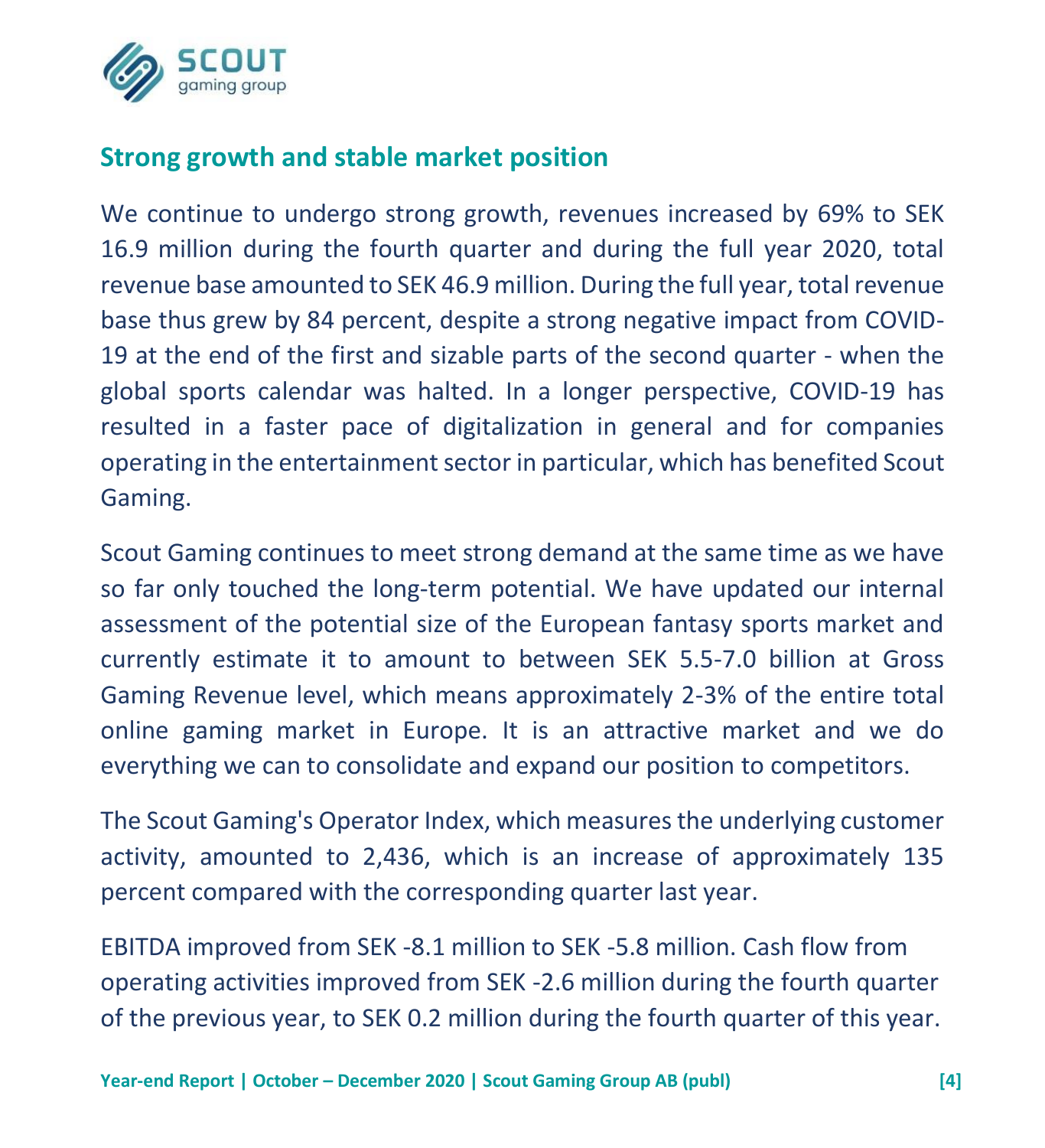

We were less aggressive in our marketing costs, which primarily relate to guaranteed prize pools in comparison with the third quarter, in order to ensure that we get value for the investments we make in these, and it is gratifying to see that this theorem holds and that we reached an all time high for our operator trading index. Going forward, we are expected to be more aggressive regarding this marketing related expense. In connection with this, we also continue to invest heavily in product development, to ensure high future growth.

During the quarter, we launched a number of customers, including Parimatch, which also launched odds-based products from Scout Gaming. However, we are not yet live with real money gambling on Norsk Tipping. Launch with real money is expected to take place as soon as the Norwegian Ministry of Culture has given final approval. During the first quarter, we are expected to launch a beta with Betsson in selected markets. Global rollout is expected to continue during the year and in the coming years. After the end of the quarter, we also entered into an agreement with the largest Swedish gaming operator ATG. Launch is expected later this year. We have also continued dialogues with several major potential customers.

We continue to work intensively with the development of both our existing products and new add-ons. After the end of the quarter, we launched a jackpot game and we have progressed in the development of our internal sportsbook, which so far only is available on Fanteam and currently only in a very early stage.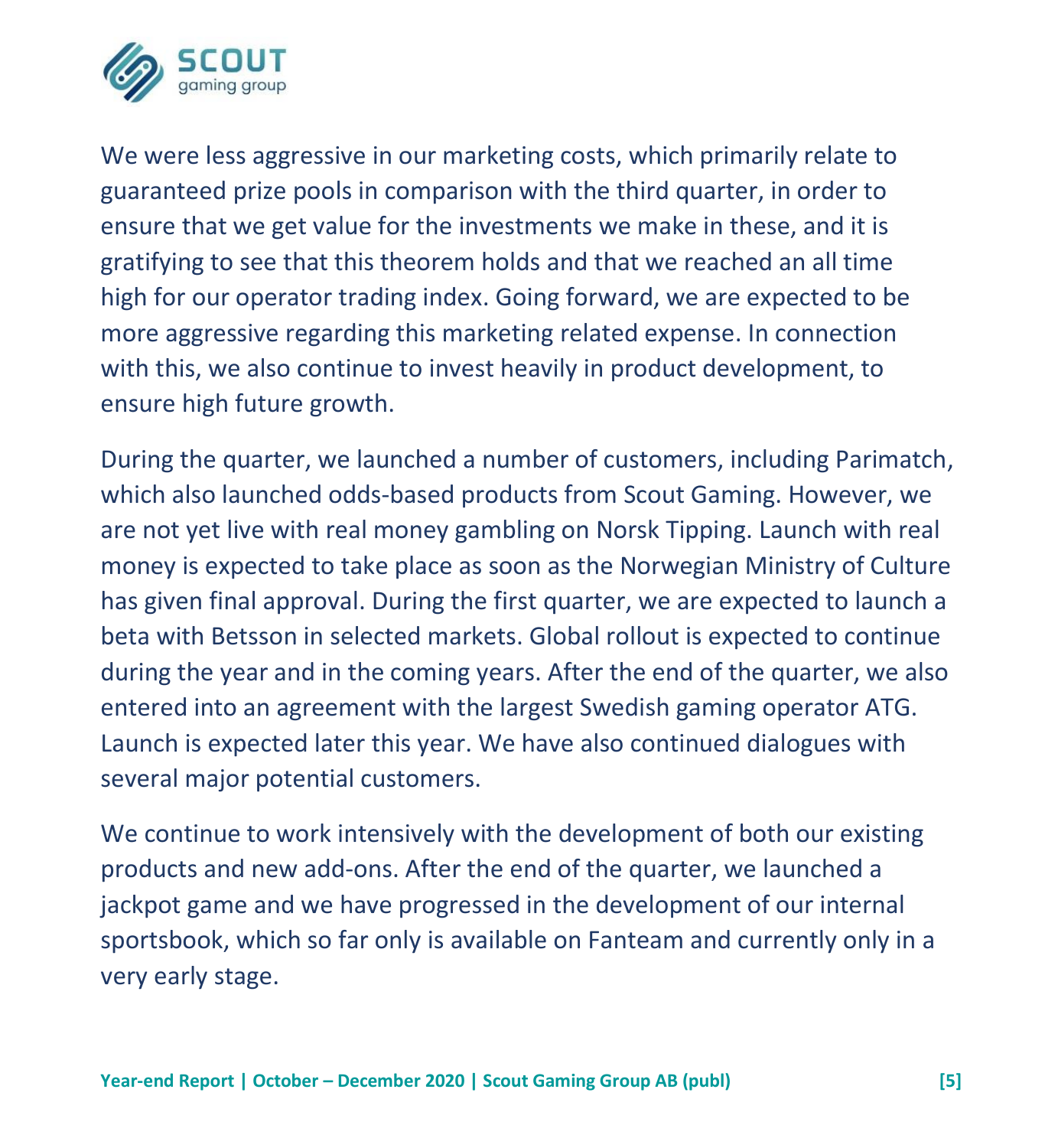

The sportsbook was from the beginning developed to optimize how fantasy sports are seamlessly integrated into a broader sports betting offering. In December, handle reached EUR 1 million on a monthly basis for the first time ever in our internal sportsbook. About 15 percent of sales since initiation is attributable to our internally developed "player performance odds". During the first quarter, we launched parts of these odds-based products at both Betway and Parimatch.

Scout Gaming continues to focus on long-term shareholder value, which is the prime goal. The board, management and staff control over 25 percent of the shares.

Finally, I would like to thank all clients, employees, shareholders, the board and suppliers for your support. I look forward to 2021 with great confidence. The start of the year has been strong and we are expecting continuous heavy growth!

Andreas Ternstrom CEO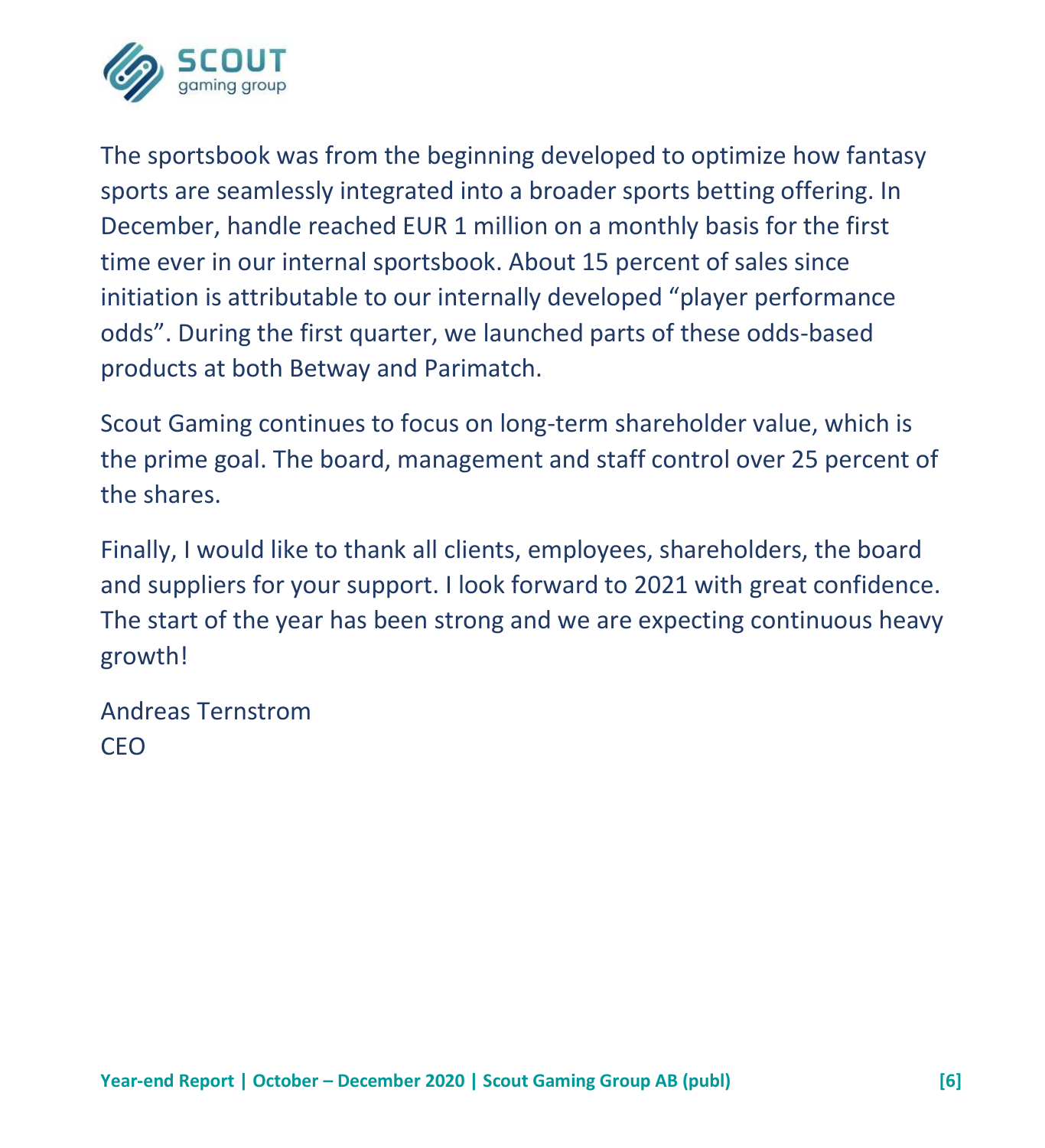

# **Scout Gaming Operator Trading Index**



The Operator Trading Index, increased to 2436 (1035), during the fourth quarter 2020. The increase corresponds to a growth of 135% compared to the same quarter last year. The increase is explained by a mix of new clients, increased activity from current clients and revenues generated from new markets and products. During 2021, a couple of sizeable clients such as Norsk Tipping, ATG and Betsson are expected to launch Scout Gaming products.

We use the first quarter of 2017 as index base. Number of launched clients, changes in their activity and general market growth affects the index development.

**Year-end Report | October – December 2020 | Scout Gaming Group AB (publ) [7]**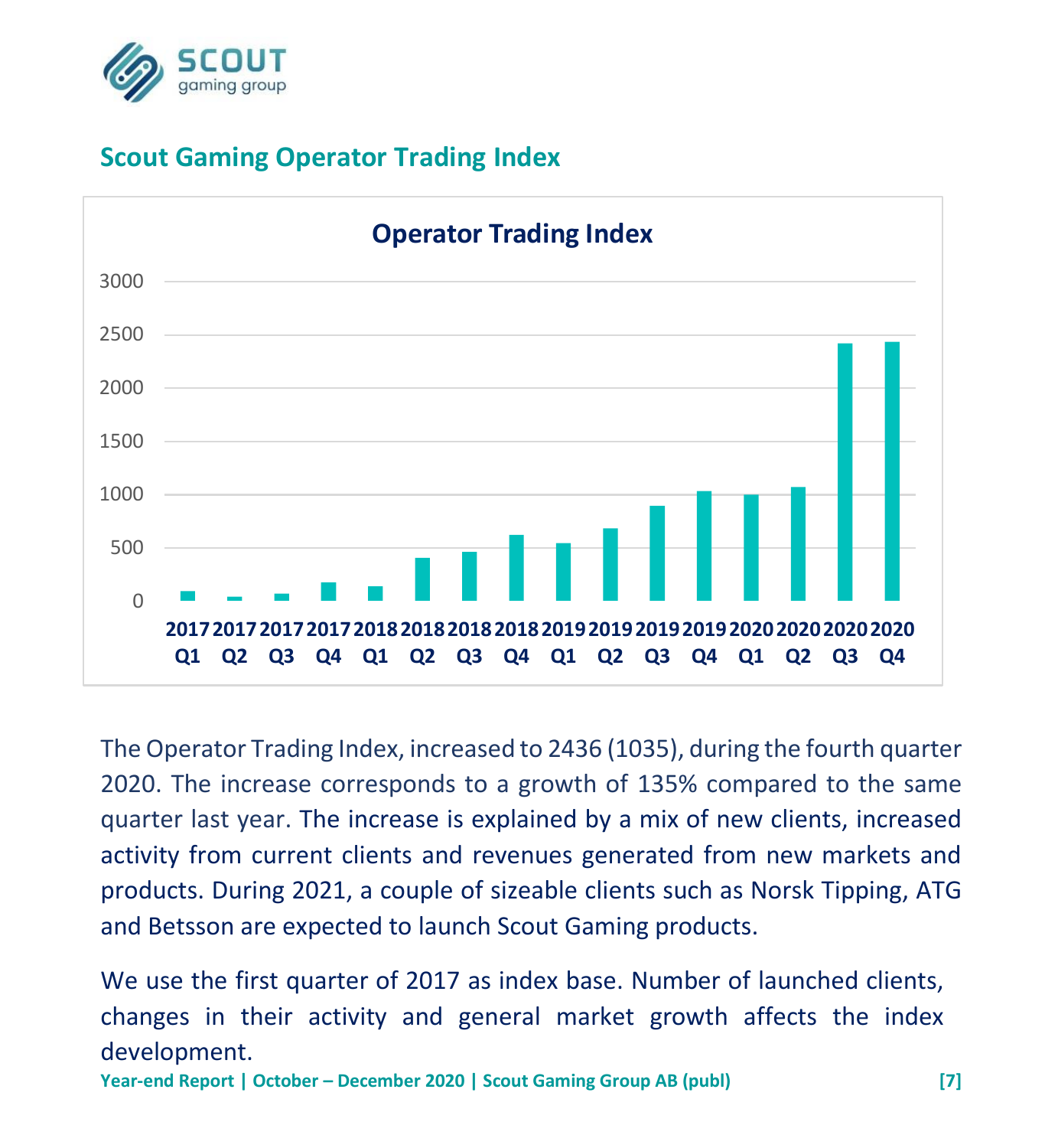

General market growth is dependent on the major leagues and championships. The index is also affected by the clients' share of their end customer's activity (so-called "rake"), as well as their sportsbook margin which may vary between different markets and product categories.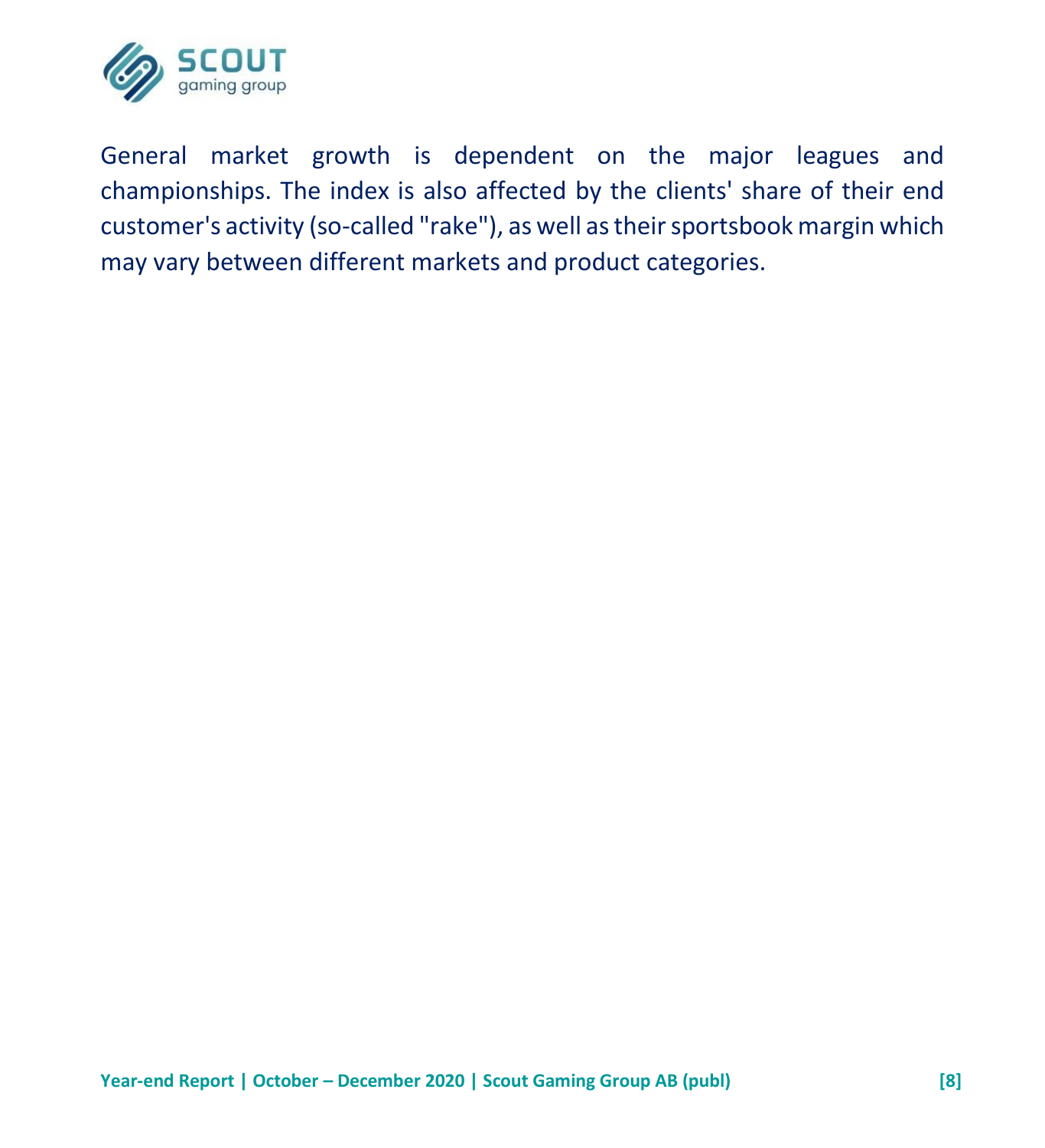

# **Financial performance**

#### **Revenue**

Revenues amounted to SEK 16.9 M (10.0) during the fourth quarter and are largely derived from gaming-related products and services that Scout Gaming provides to its customers. Customers' fees are based on a combination of different variables, such as the number of markets provided, product categories and guarantee commitments in price pools, etc. and can be both of a fixed and variable nature. Revenues for the full year amounted to SEK 46.9 million (25.7).

#### **Costs**

Costs during the fourth quarter amounted to SEK –24.8 million (-20.9). They mostly consist of costs attributable to marketing and sales. Scout Gaming has actively increased marketing costs compared to the corresponding period last year, to accelerate the development of the Fantasy Sports market. Compared with the third quarter this year, marketing costs are lower. These costs are of a flexible nature. Personnel costs decreased marginally compared with the corresponding period last year and are not expected to increase to any significant extent in the future. Costs for the full year amounted to SEK -92.7 million (-78.5).

#### **Results**

Operating profit for the quarter amounted to SEK –7.9 million (-10.9) and to SEK -45.8 million (-52.8) for the full year. Net income amounted to SEK -13.9 million (-13.3) during the quarter and to SEK -54.6 million (-52.2) for the full year.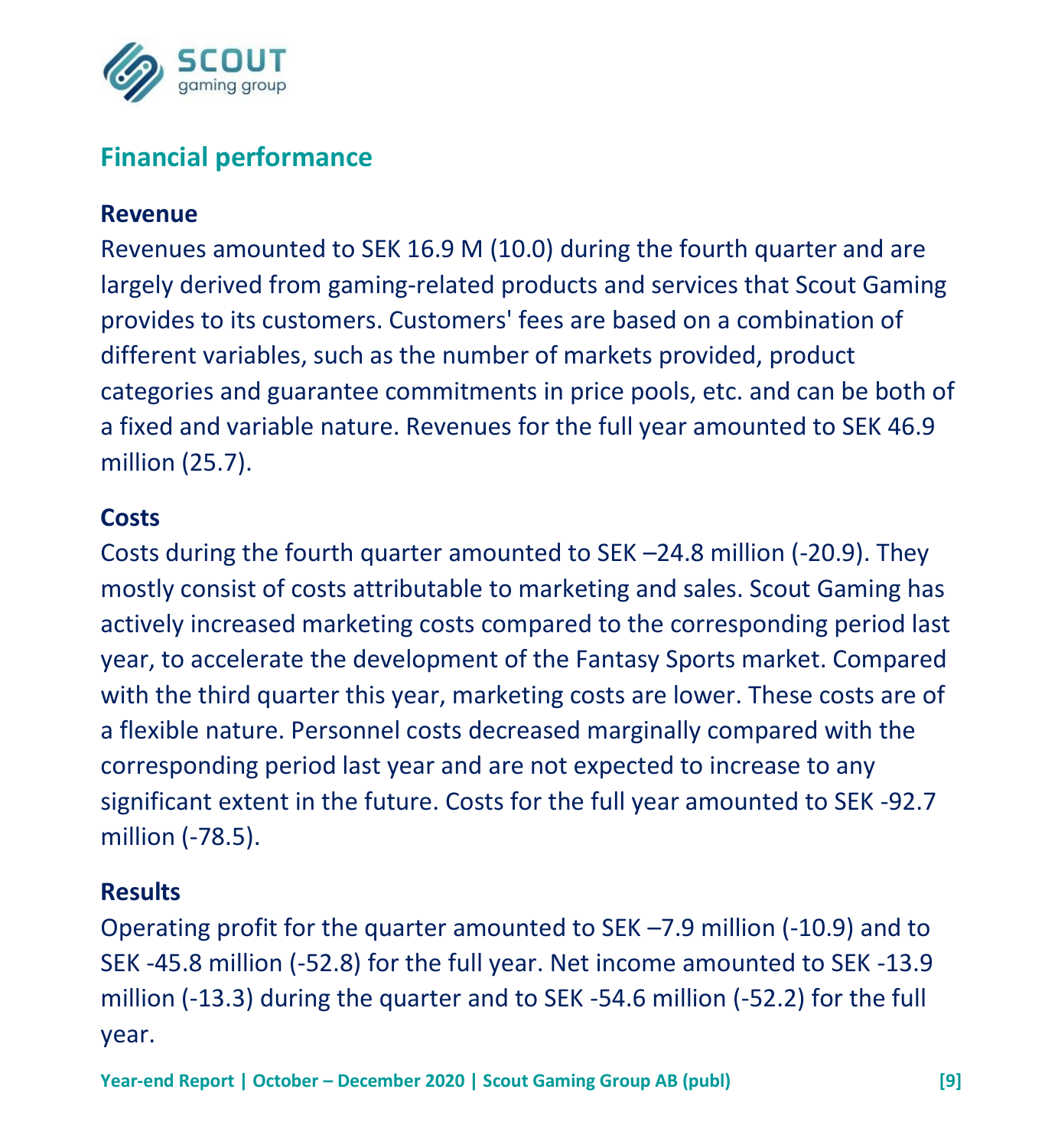

## **Cash and cash equivalents, financing and financial position**

Cash flow from operating activities amounted to SEK 0.2 million (-2.6) during the quarter and to SEK -40.6 million (-44.3) for the full year. Cash flow from investing activities amounted to SEK -7.7 million (-2.9) for the fourth quarter and to SEK -15.7 million (-8.2) for the full year. Cash flow from financing activities amounted to SEK -0.1 million (0.1) for the quarter and to SEK 110.5 million (26.8) for the full year. Cash flow for the period amounted to -7.6 (-5.6) for the quarter and SEK 54.2 million (-25.7) for the full year. Cash flow from operating activities before changes in working capital during the quarter amounted to SEK -8.4 million (-7.7), during the year it amounted to SEK -44.6 million (-42.7). Cash and cash equivalents amounted to SEK 73.3 M (21.5) at the end of the quarter.

#### **Capitalised development costs**

In the fourth quarter of 2020, development expenditure of SEKm 7.6 (3.0) was capitalised. These capitalised development costs are amortised over four years, starting when the costs are incurred. Capitalised development costs are included as part of the revenue. Capitalised development costs for the full year were SEKm 15.5 (8.1).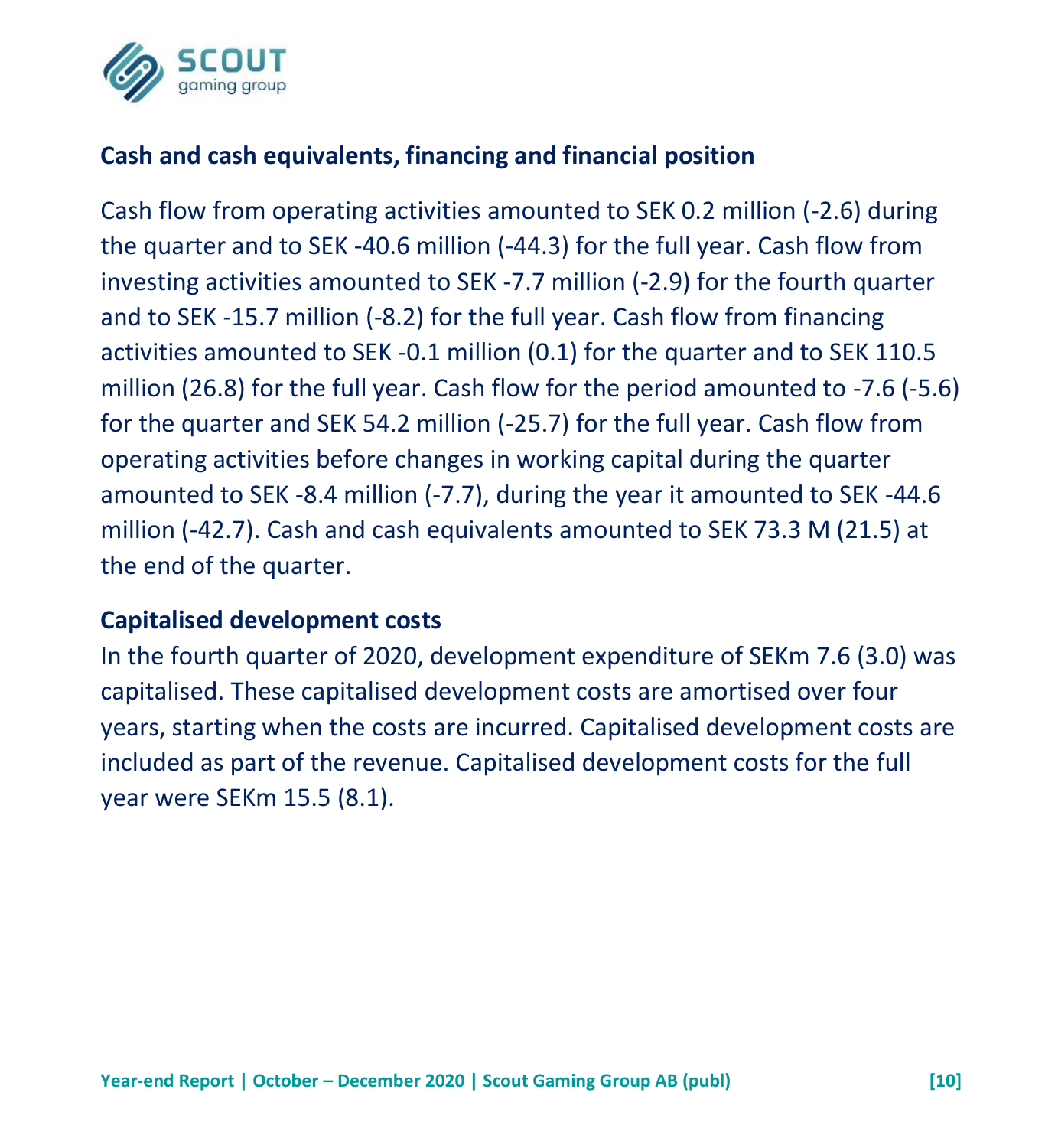

# **Key Ratios**

| <b>Key ratios, Group (SEKm)</b>                                                                             | <b>Oct-Dec</b><br>2020         | <b>Oct-Dec</b><br>2019         | <b>Jan-Dec</b><br>2020         | Jan-Dec<br>2019                |
|-------------------------------------------------------------------------------------------------------------|--------------------------------|--------------------------------|--------------------------------|--------------------------------|
| Revenue                                                                                                     | 16.9                           | 10.0                           | 46.9                           | 25.7                           |
| Revenue growth, %                                                                                           | 69                             | 117                            | 86                             | 76                             |
| <b>EBITDA</b>                                                                                               | $-5.8$                         | $-8.1$                         | $-39.2$                        | $-42.8$                        |
| EBITDA-margin, %                                                                                            | <b>Neg</b>                     | <b>Neg</b>                     | <b>Neg</b>                     | <b>Neg</b>                     |
| Operating profit                                                                                            | $-7.9$                         | $-10.9$                        | $-45.8$                        | $-52.8$                        |
| Number of shares at the end of<br>the period<br>Average number of shares *<br>Employees at end of period ** | 20,536,654<br>20,536,654<br>85 | 14,533,455<br>14,533,455<br>83 | 20,536,654<br>17,535,055<br>85 | 14,533,455<br>13,908,455<br>83 |
| Earnings per share (SEK)<br>Shareholders' equity per share                                                  | $-0.7$                         | $-0.9$                         | $-3.1$                         | $-3.8$                         |
| (SEK)                                                                                                       | 4.4                            | 2.0                            | 4.4                            | 2,0                            |
| <b>Operator Trading Index</b>                                                                               | 2,436                          | 1,035                          | N/A                            | N/A                            |

\* Scout Gaming has issued 308,000 warrants of series 2018/2021: 1. \*\* Also refers to contract staff in Ukraine.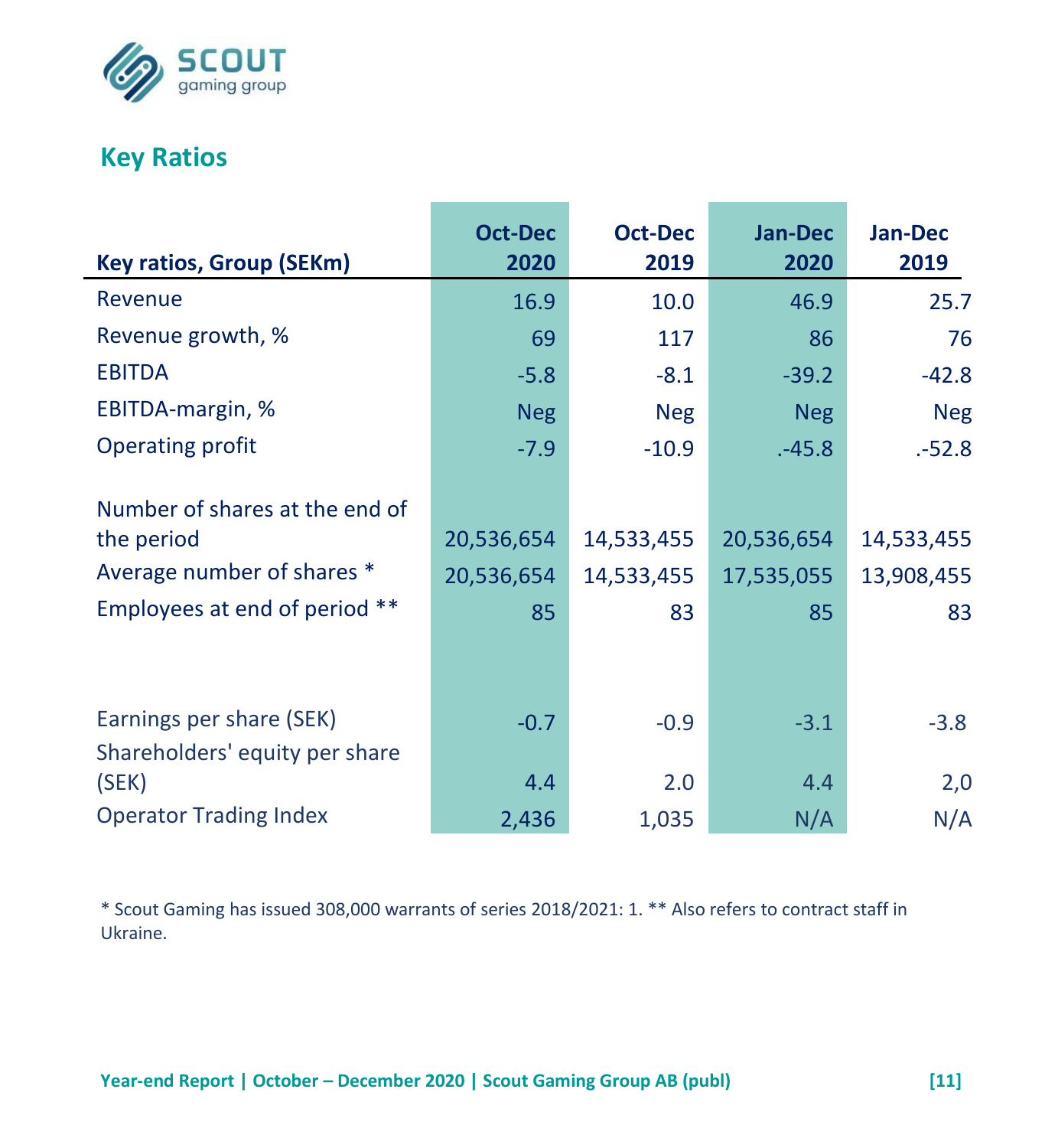

## **Other**

#### **Parent company**

Operating income for the fourth quarter of 2020 amounted to SEK -1.4 million (1.3). Operating profit amounted to SEK -3.8 million (-1.0). Profit for the quarter amounted to SEK -1.3 million (0.4). The Parent Company's cash and cash equivalents amounted to SEK 15.8 M (6.6) at the end of the period and equity amounted to SEK 224.4 M (112.6).

#### **Risks**

Scout Gaming's operations are subject to certain risks that may affect the performance or financial position to varying degrees. These can be divided into industry and business-related risks as well as financial risks. In assessing the Group's future development, it is important to consider, in addition to possible opportunities for profit growth, the risk factors. The development of the legal situation for the type of gaming services provided by Scout Gaming is a key risk factor for the Group's future earning ability. As the majority of the company's customers are active in Europe, legal status in the EU becomes particularly interesting and monitored and managed by the Group continuously. Nevertheless, for cases where the legislation should be interpreted in an unfavorable or unexpected manner, there is a risk that Scout Gaming's terms of growth, profitability and product development will change. Similarly, an interpretation in a favorable direction could have a positive impact on the Group. For further information about Scout Gaming's risks and risk management, refer to the Annual Report 2019, which is found on the company's website.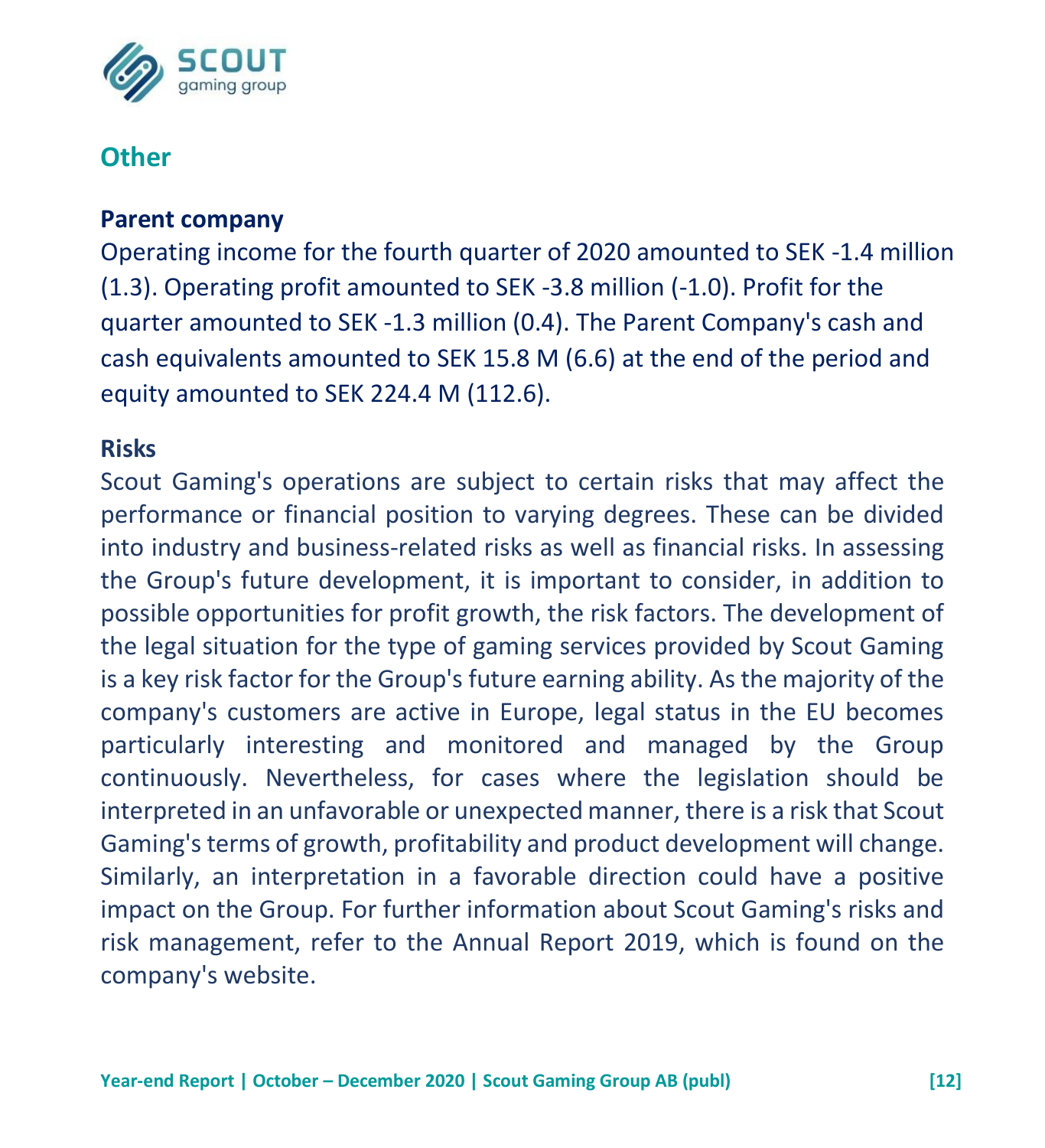

#### **Accounting principles**

The interim report has been prepared in accordance with the Annual Accounts Act and the Board of Directors' General Advice BFNAR 2012: 1 Annual Report and Consolidated Financial Statements (K3). Amounts are expressed in SEKm (millions of SEK) unless otherwise stated.

#### **Related party transactions**

No material related party transactions were conducted during the quarter.

#### **Dividend**

The Board of Directors proposes that no dividend will be paid for the financial year 2020.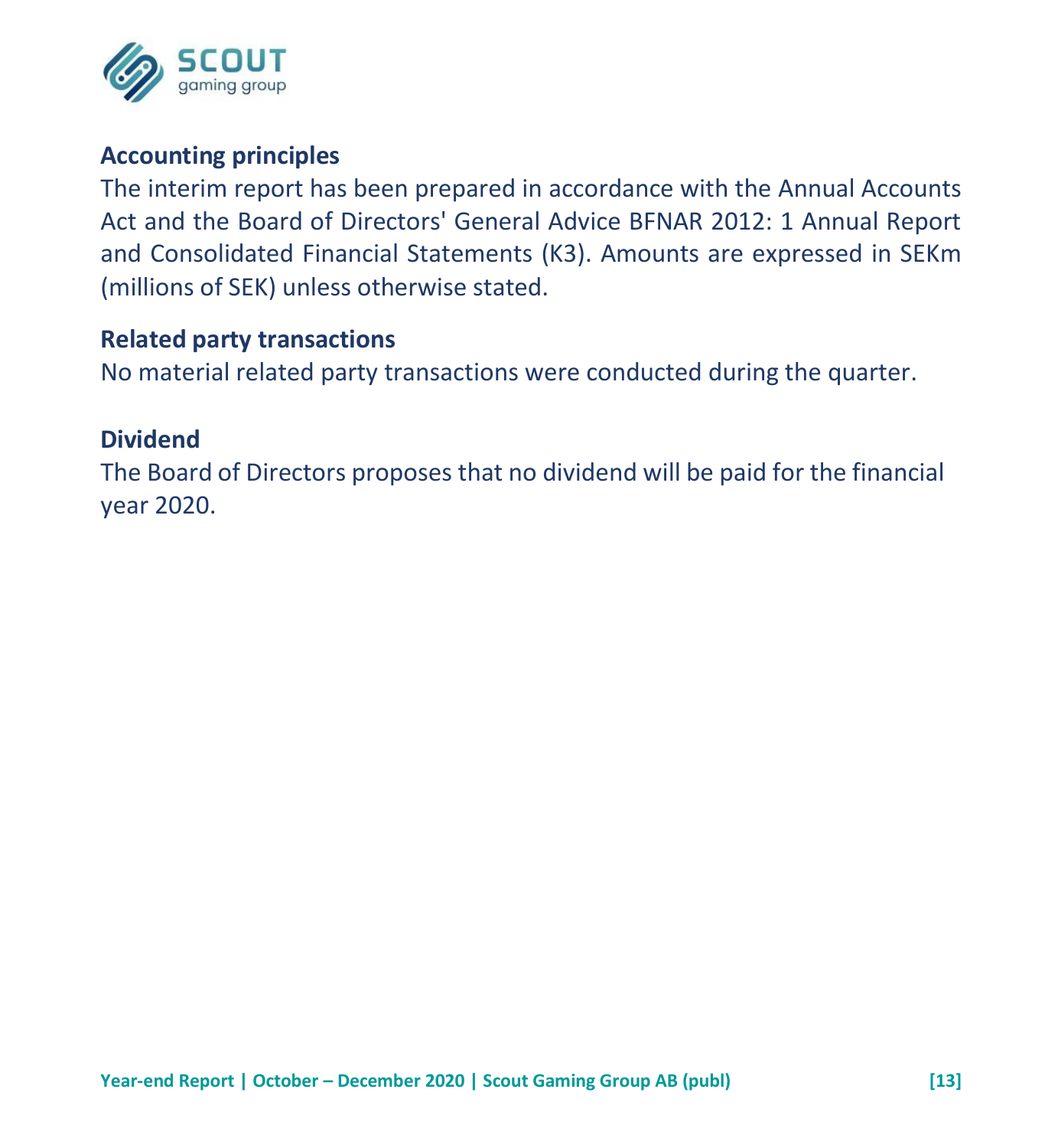

## **Owners per 31 December 2020**

| <b>Shareholders</b>                | No.           |               |
|------------------------------------|---------------|---------------|
|                                    | <b>Shares</b> | <b>Amount</b> |
| <b>Topline Capital Partners LP</b> | 4,897,407     | 23.8%         |
| Lloyd Fonds AG                     | 2,053,665     | 10.0%         |
| Novobis AB                         | 1,772,158     | 8.6%          |
| <b>Knutsson Holdings AB</b>        | 1,693,960     | 8.2%          |
| Atle Sundal Holding AS             | 1,578,705     | $7.7\%$       |
| <b>SIA Optibet</b>                 | 833,333       | 4.1%          |
| <b>Andreas Sundal Holding AS</b>   | 807,883       | 4.0%          |
| <b>Norges Bank</b>                 | 503,000       | 2.5%          |
| Ålandsbanken i ägares ställe       | 492,312       | 2.5%          |
| Nordnet Pensionsförsäkring         | 474,543       | 2.4%          |
| Total top 10 shareholders          | 15,106,966    | 73.5%         |
| <b>Other shareholders</b>          | 5,429,688     | 26.4%         |
| Number of shares                   | 20,536,654    |               |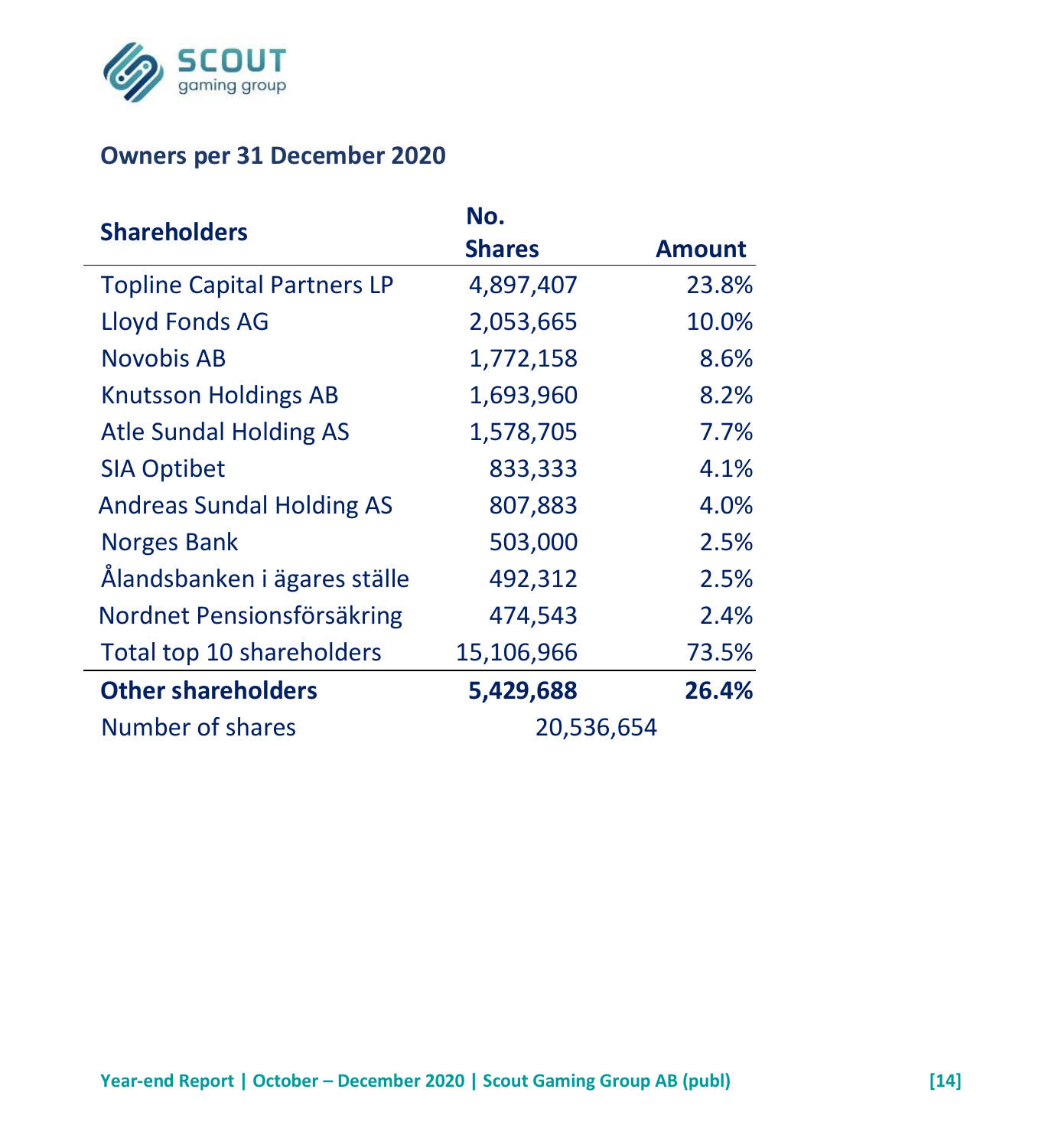

#### **Calendar**

Scout Gaming will publish reports according to the following schedule:

Report Q1: May 18

Report Q2: August 18

Report Q3: November 18

Year-end report 2021: February 18, 2022

The annual report is intended to be published  $13<sup>th</sup>$  of April and the Annual General Meeting of the Scout Gaming Group is planned to be held on May 25. The annual report will be available on Scout Gaming's website: [https://www.scoutgaminggroup.com/investor-relations/financial-reports.](https://www.scoutgaminggroup.com/investor-relations/financial-reports)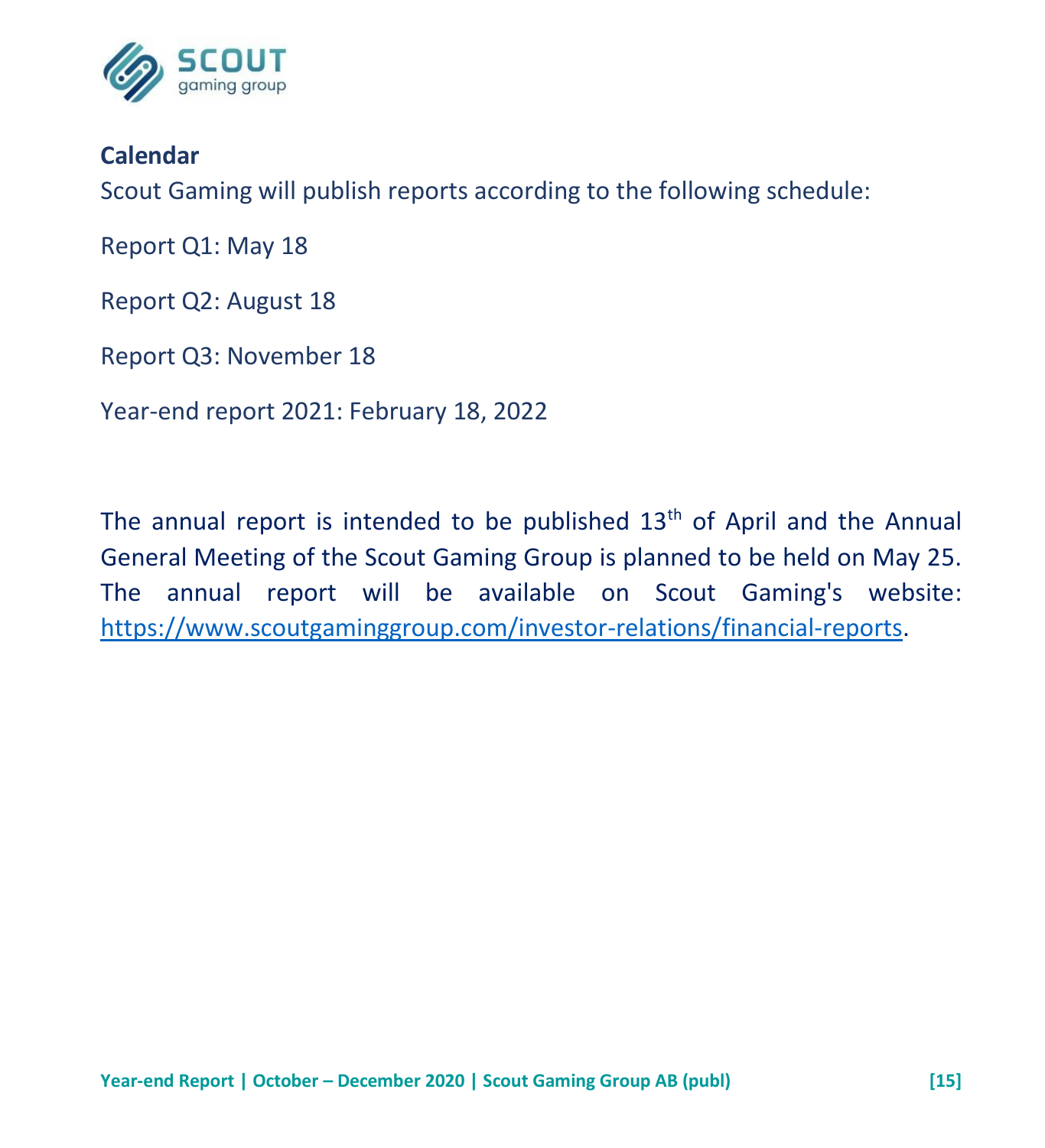

# **Condensed consolidated income statement**

#### **Scout Gaming Group AB (publ)**

**559119-1316**

| <b>Group income statement (kSEK)</b> | <b>Oct-Dec</b><br>2020 | <b>Oct-Dec</b><br>2019 | <b>Jan-Dec</b><br>2020 | <b>Jan-Dec</b><br>2019 |
|--------------------------------------|------------------------|------------------------|------------------------|------------------------|
| <b>Revenue</b>                       | 16,943                 | 9,983                  | 46,897                 | 25,691                 |
|                                      |                        |                        |                        |                        |
|                                      |                        |                        |                        |                        |
| Personnel expenses                   | $-8,958$               | $-9,407$               | $-34,755$              | $-39,790$              |
| Other external expenses              | $-13,815$              | $-8,723$               | $-51,345$              | $-28655$               |
| Depreciation, amortization and       |                        |                        |                        |                        |
| impairment of PPE                    | $-2,032$               | $-2,751$               | $-6,597$               | $-10,058$              |
| <b>Total operating expenses</b>      | $-24,381$              | $-20,880$              | $-92,697$              | $-78,503$              |
|                                      |                        |                        |                        |                        |
| <b>Operating profit</b>              | $-7,861$               | $-10,897$              | $-45,800$              | $-52,812$              |
|                                      |                        |                        |                        |                        |
| <b>Financial items</b>               | $-6,054$               | $-2,369$               | $-8,849$               | 580                    |
| <b>Profit before tax</b>             | $-13,915$              | $-13,266$              | $-54,650$              | -52,232                |
| Tax                                  | 16                     | 13                     | 65                     | 66                     |
| <b>Profit for the period</b>         | $-13,899$              | $-13,254$              | $-54,584$              | $-52,166$              |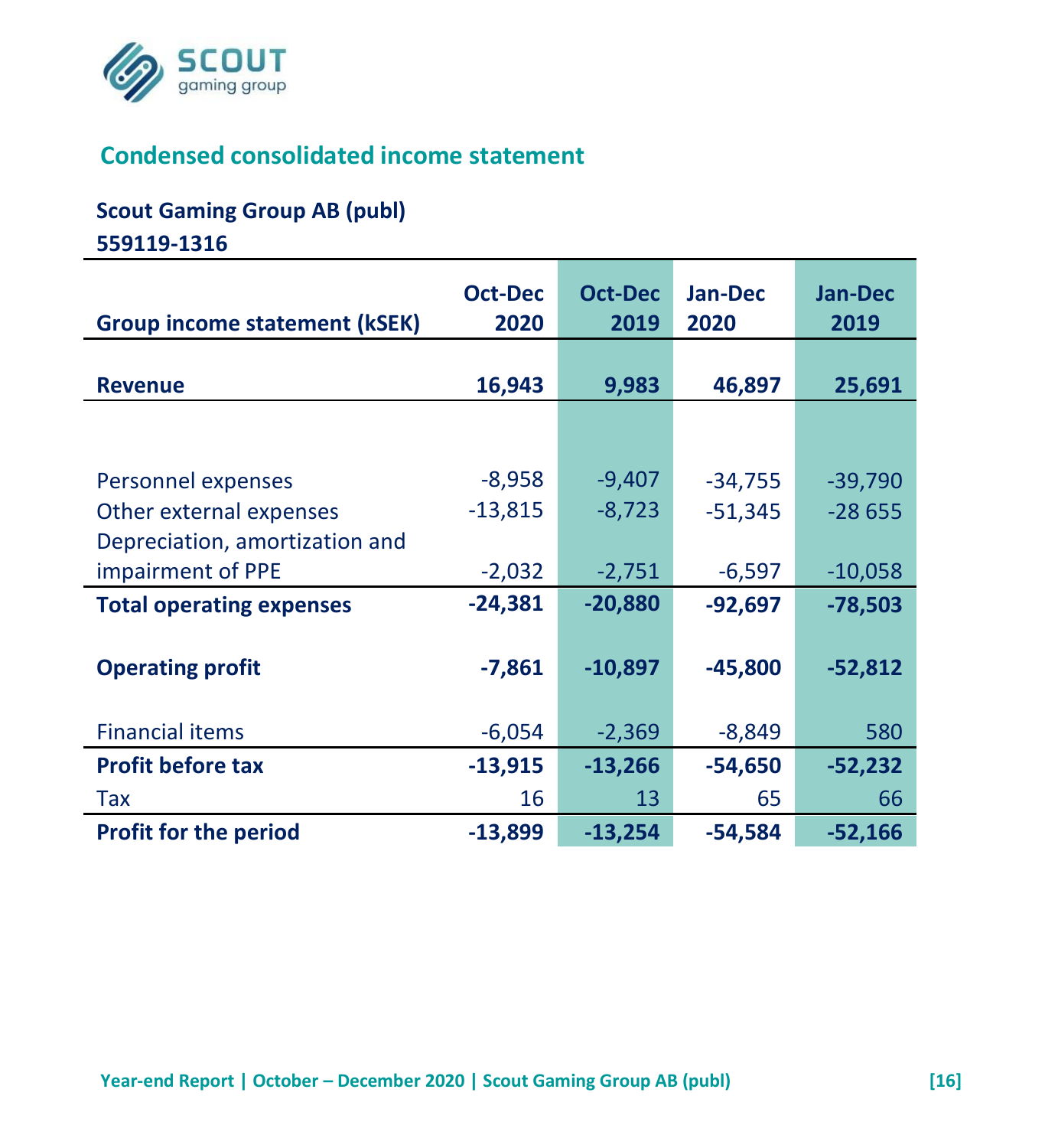

# **Condensed consolidated balance sheet**

# **Scout Gaming Group AB (publ)**

**559119-1316**

| <b>Group balance sheet (kSEK)</b>                                                                            | 2020-<br>12-31                    | 2019-<br>12-31                    |
|--------------------------------------------------------------------------------------------------------------|-----------------------------------|-----------------------------------|
| <b>Assets</b>                                                                                                |                                   |                                   |
| Intangible assets<br>Property, plant and equipment<br><b>Financial assets</b>                                | 18,652<br>764<br>7                | 8,425<br>909<br>7                 |
| <b>Total non-current assets</b>                                                                              | 19,423                            | 9,342                             |
| Accounts receivable<br>Other receivables<br>Prepaid expenses and accrued income<br>Cash and cash equivalents | 1,863<br>7,333<br>3,862<br>73,337 | 1,525<br>8,863<br>2,622<br>21,473 |
| <b>Total current assets</b>                                                                                  | 86,394                            | 34,483                            |
| <b>TOTAL ASSETS</b>                                                                                          | 105,817                           | 43,825                            |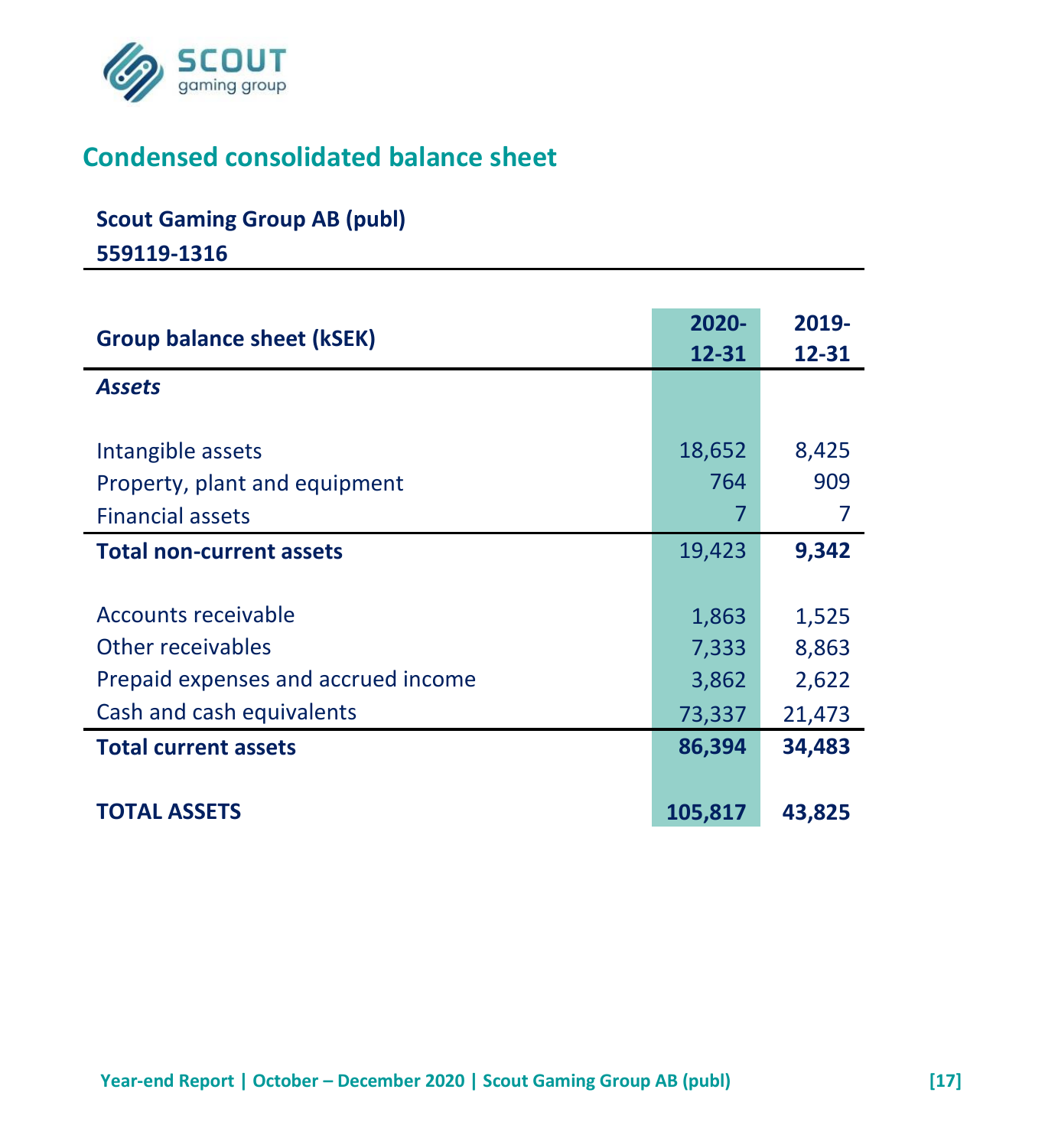

| <b>Equity and liabilities</b>                     |            |            |
|---------------------------------------------------|------------|------------|
| Share capital                                     | 1,081      | 765        |
| Other capital contributed                         | 283,135    | 172,958    |
| <b>Reserves</b>                                   | 3,079      | $-1,281$   |
| Retained earnings including profit for the period | $-197,333$ | $-142,749$ |
| <b>Total equity</b>                               | 89,962     | 29,694     |
|                                                   |            |            |
| Deferred tax liability                            | 68         | 162        |
| <b>Total long-term liabilities</b>                | 68         | 162        |
|                                                   |            |            |
| Short-term debt to creditors                      | O          | 0          |
| Accounts payable                                  | 1,855      | 1,788      |
| <b>Current tax liabilities</b>                    | 260        | 444        |
| Other current liabilities                         | 10,959     | 9,056      |
| Accrued expenses and prepaid income               | 2,714      | 2,682      |
| <b>Total short-term liabilities</b>               | 15,787     | 13,969     |
|                                                   |            |            |
| <b>TOTAL EQUITY AND LIABILITIES</b>               | 105,817    | 43,825     |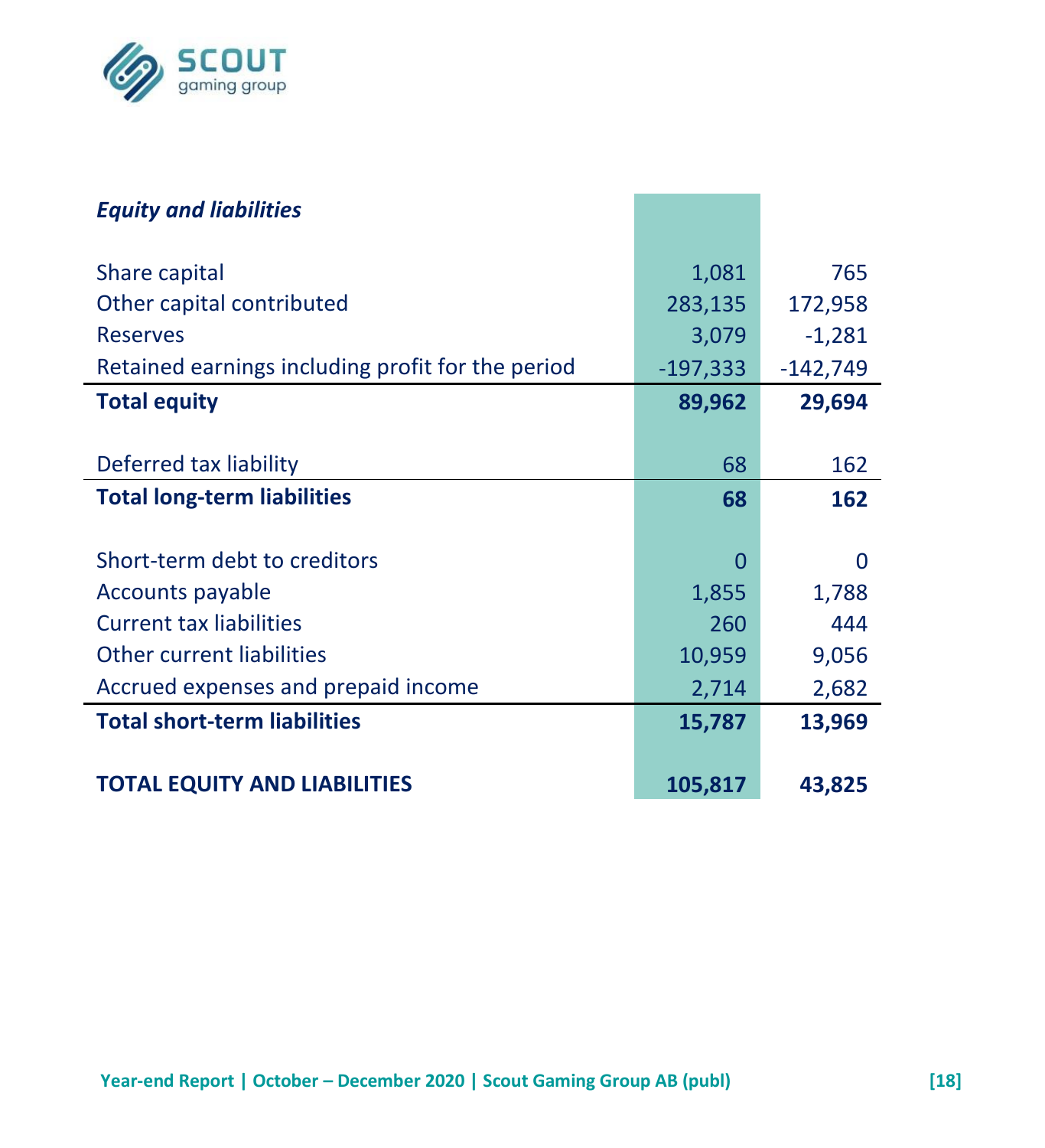

## **Consolidated changes in equity**

|                                   | <b>Share</b> | capital     |                 | <b>Retained</b> |                     |
|-----------------------------------|--------------|-------------|-----------------|-----------------|---------------------|
|                                   | capital      | contributed | <b>Reserves</b> | earnings        | <b>Total equity</b> |
| 2019-01-01                        | 699          | 146,214     | 376             | $-92,571$       | 54,718              |
| <b>Revaluation of conversion</b>  |              |             |                 |                 |                     |
| difference                        |              |             | $-1,988$        | 1,988           |                     |
| <b>Conversion difference</b>      |              |             | 437             |                 | 437                 |
| Profit/loss for the period        |              |             |                 | $-16,102$       | $-16,102$           |
| 2019-03-31                        | 699          | 146,214     | $-1,175$        | $-106,685$      | 39,053              |
|                                   |              |             |                 |                 |                     |
| 2019-03-31                        | 699          | 146,214     | $-1,175$        | $-106,685$      | 39,053              |
| <b>Rights issue</b>               |              | 26,888      |                 |                 | 26,888              |
| <b>Conversion difference</b>      |              |             | $-750$          |                 | $-750$              |
| Profit/loss for the period        |              |             |                 | $-13,339$       | $-13,339$           |
| 2019-06-30                        | 699          | 173,102     | $-1,925$        | $-120,024$      | 51,852              |
|                                   |              |             |                 |                 |                     |
| 2019-07-01                        | 699          | 173,102     | $-1.925$        | $-120,024$      | 51,852              |
| <b>Rights issue</b>               | 66           | $-66$       |                 |                 |                     |
| Fee for rights issue              |              | $-20$       |                 |                 | $-20$               |
| <b>Conversion difference</b>      |              |             | $-1,104$        |                 | $-1,104$            |
| <b>Profit/loss for the period</b> |              |             |                 | $-9,471$        | $-9,471$            |
| 2019-09-30                        | 765          | 173,016     | $-3,029$        | $-129,495$      | 41,257              |
|                                   |              |             |                 |                 |                     |
| 2019-10-01                        | 765          | 173,016     | $-3,029$        | $-129,495$      | 41,257              |
| <b>Rights issue</b>               |              | $-58$       |                 |                 | -58                 |
| <b>Conversion difference</b>      |              |             | 1,749           |                 | 1,749               |
| Profit/loss for the period        |              |             |                 | $-13,254$       | $-13,254$           |
| 2019-12-31                        | 765          | 172,958     | $-1,281$        | $-142,749$      | 29,694              |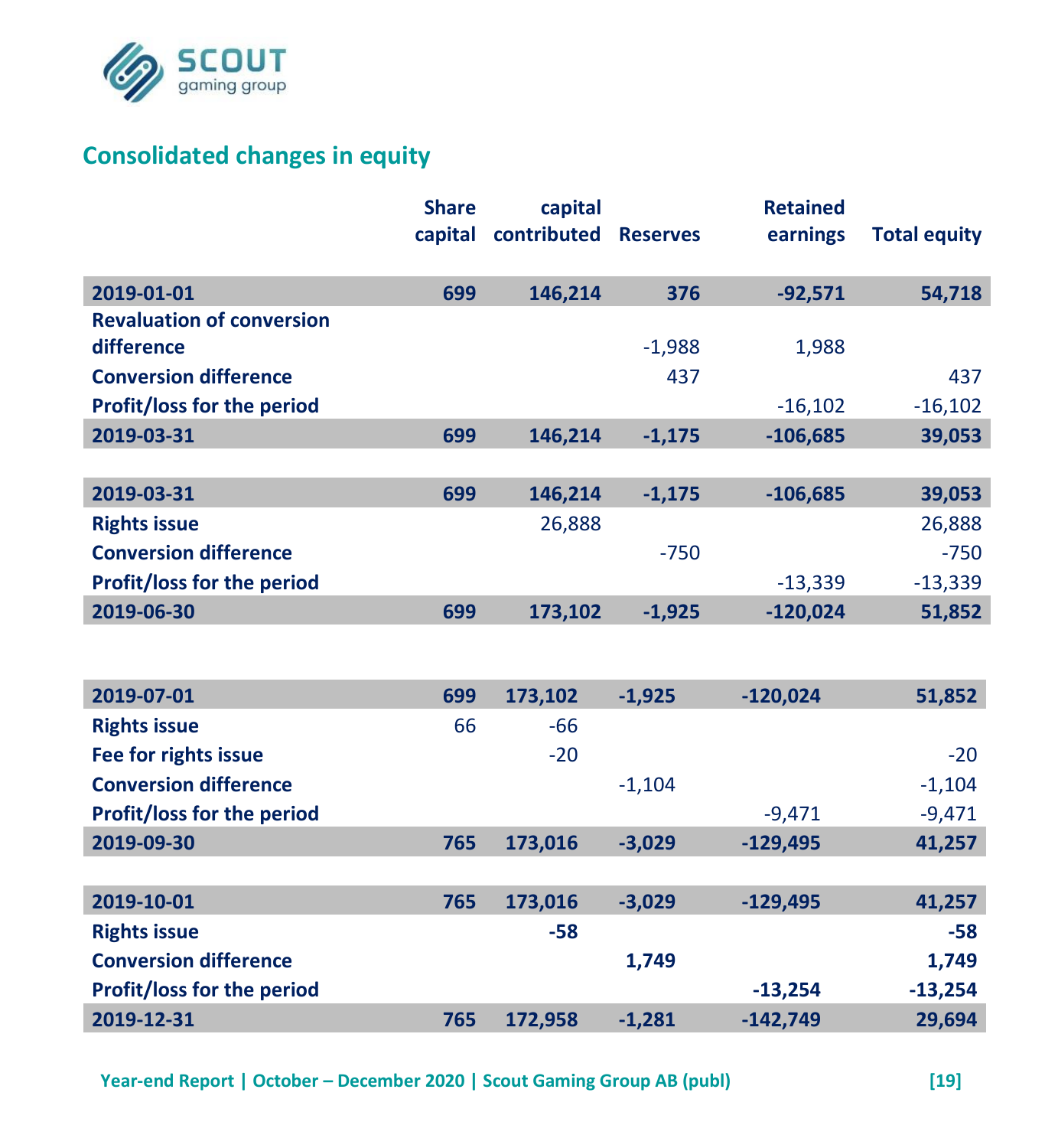

| 2020-01-01                        | 765 | 172,958 | $-1.281$ | $-142,749$ | 29,694    |
|-----------------------------------|-----|---------|----------|------------|-----------|
| <b>Rights issue</b>               | 156 | 35,001  |          |            | 35,157    |
| <b>Conversion difference</b>      |     |         | $-6,510$ |            | $-6,510$  |
| Profit/loss for the period        |     |         |          | $-9,812$   | $-9,812$  |
| 2020-03-31                        | 921 | 207,959 | $-7,791$ | $-152,561$ | 48,529    |
|                                   |     |         |          |            |           |
| 2020-04-01                        | 921 | 207,959 | $-7,791$ | $-152,561$ | 48,529    |
| <b>Rights issue</b>               |     |         |          |            |           |
| <b>Conversion difference</b>      |     |         | 5,676    |            | 5,676     |
| <b>Profit/loss for the period</b> |     |         |          | $-17,461$  | $-17,461$ |
| 2020-06-30                        | 921 | 207,959 | $-2,115$ | $-170,022$ | 36,743    |

| 2020-07-01                        | 921   | 207.959 | $-2.115$ | $-170.022$ | 36,743    |
|-----------------------------------|-------|---------|----------|------------|-----------|
| <b>Rights issue</b>               | 160   | 75.292  |          |            | 75.452    |
| <b>Conversion difference</b>      |       |         | $-763$   |            | $-763$    |
| <b>Profit/loss for the period</b> |       |         |          | $-13.412$  | $-13.412$ |
| 2020-09-30                        | 1.081 | 283.251 | $-2.878$ | $-183.434$ | 98,020    |

| 2020-10-01                        | 1.081 | 283.251 | $-2.878$ | $-183.434$ | 98,020    |
|-----------------------------------|-------|---------|----------|------------|-----------|
| <b>Rights issue</b>               |       | 116     |          |            | 116       |
| <b>Conversion difference</b>      |       |         | 5.957    |            | 5.957     |
| <b>Profit/loss for the period</b> |       |         |          | $-13.899$  | $-13.899$ |
| 2020-12-31                        | 1081  | 283.135 | 3.078    | $-197.333$ | 89,962    |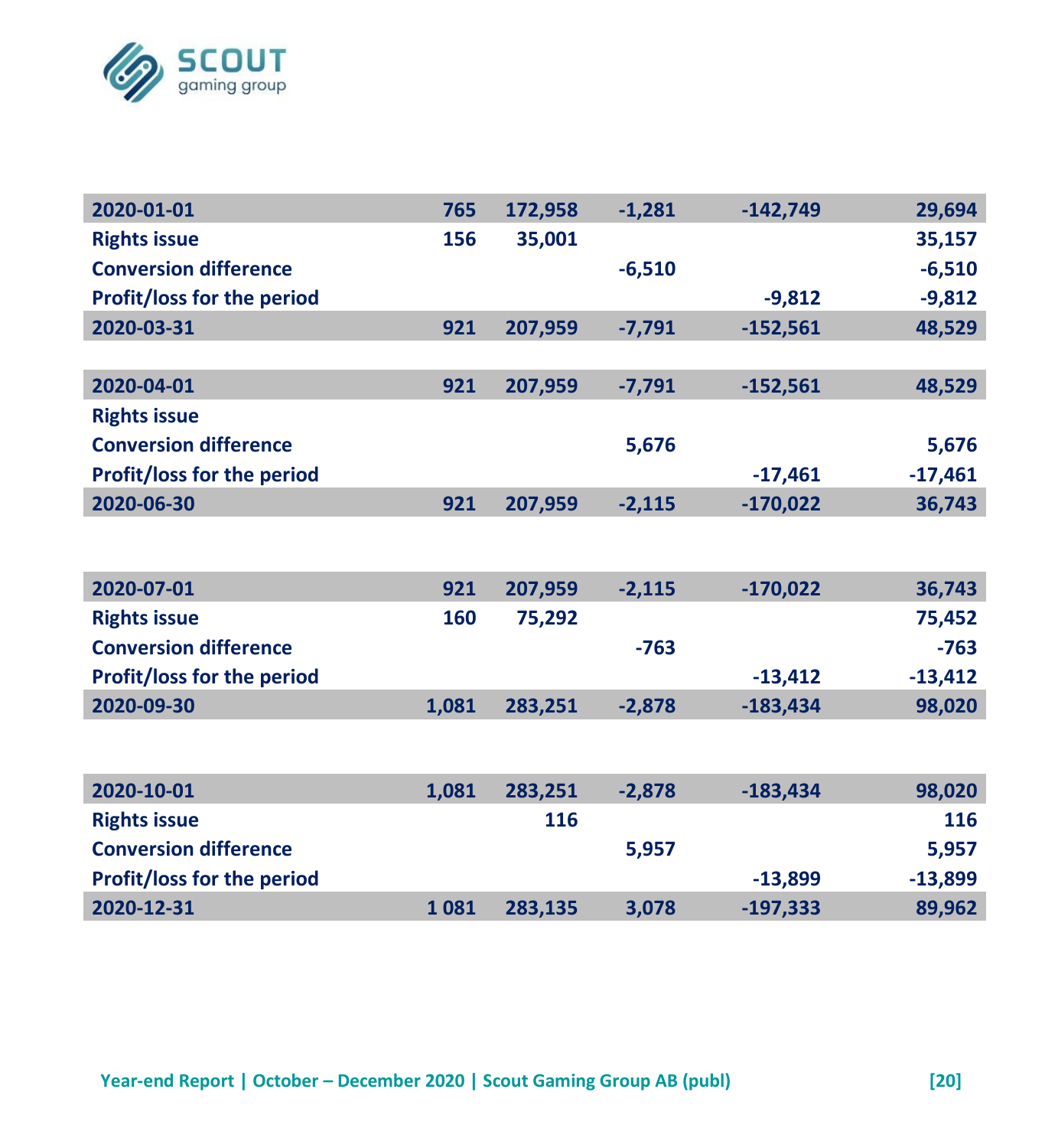

# **Consolidated statement of cash flows**

| Group (kSEK)                                 | <b>Oct-Dec</b> | <b>Oct-Dec</b> | Jan-Dec   | Jan-Dec   |
|----------------------------------------------|----------------|----------------|-----------|-----------|
|                                              | 2020           | 2019           | 2020      | 2019      |
| <b>Operating profit</b>                      | $-13,850$      | $-13,266$      |           | $-52,232$ |
| Adjustment for items not included in cash    |                |                |           |           |
| flows:                                       |                |                |           |           |
| Depreciation, amortization and impairments   | 2,012          | 2,751          | 6,577     | 10,058    |
| Other non-cashflow items                     | 3,050          | 2865           | 2,935     | $-568$    |
| <b>Tax paid</b>                              | 0              | 0              | 0         | 0         |
| Cash flows from operating activities before  |                |                |           |           |
| change in working capital                    | $-8,787$       | $-7,651$       | $-45,072$ | $-42,741$ |
|                                              |                |                |           |           |
| Changes in working capital                   | 8568           | 5,018          | 4,469     | $-1,530$  |
| <b>Cash flows from operating activities</b>  | 204            | $-2,633$       | $-40,072$ | $-44,271$ |
|                                              |                |                |           |           |
|                                              |                |                |           |           |
| Capitalized intangible assets                | $-7,575$       | $-2,969$       | $-15,524$ | $-8,039$  |
| Acquisition of intangible assets             | $-83$          | $\mathbf{1}$   | $-175$    | $-194$    |
| Change in non-current receivables            | $\Omega$       | $-22$          | 0         | 14        |
| <b>Cash flows from investing activities</b>  | $-7,658$       | $-2.946$       | $-15,700$ | $-8,218$  |
|                                              |                |                |           |           |
| <b>Warrants</b>                              | 0              | $\mathbf{0}$   | 0         | 0         |
| Rights issue, after transaction costs        | $-116$         | $-58$          | 110,493   | 26,810    |
| <b>Cash flows from financing activities</b>  | $-116$         | $-58$          | 110,493   | 26,810    |
|                                              |                |                |           |           |
| Cash flow for the period                     | $-7,570$       | $-5,637$       | 54,191    | $-25,679$ |
| Cash and cash equivalents at start of period | 81,659         | 27,952         | 21,473    | 46,554    |
| <b>Exchange rate differences</b>             | $-752$         | $-842$         | $-2,327$  | 598       |
| Cash and cash equivalents at end of period   | 73,337         | 21,473         | 73,337    | 21,473    |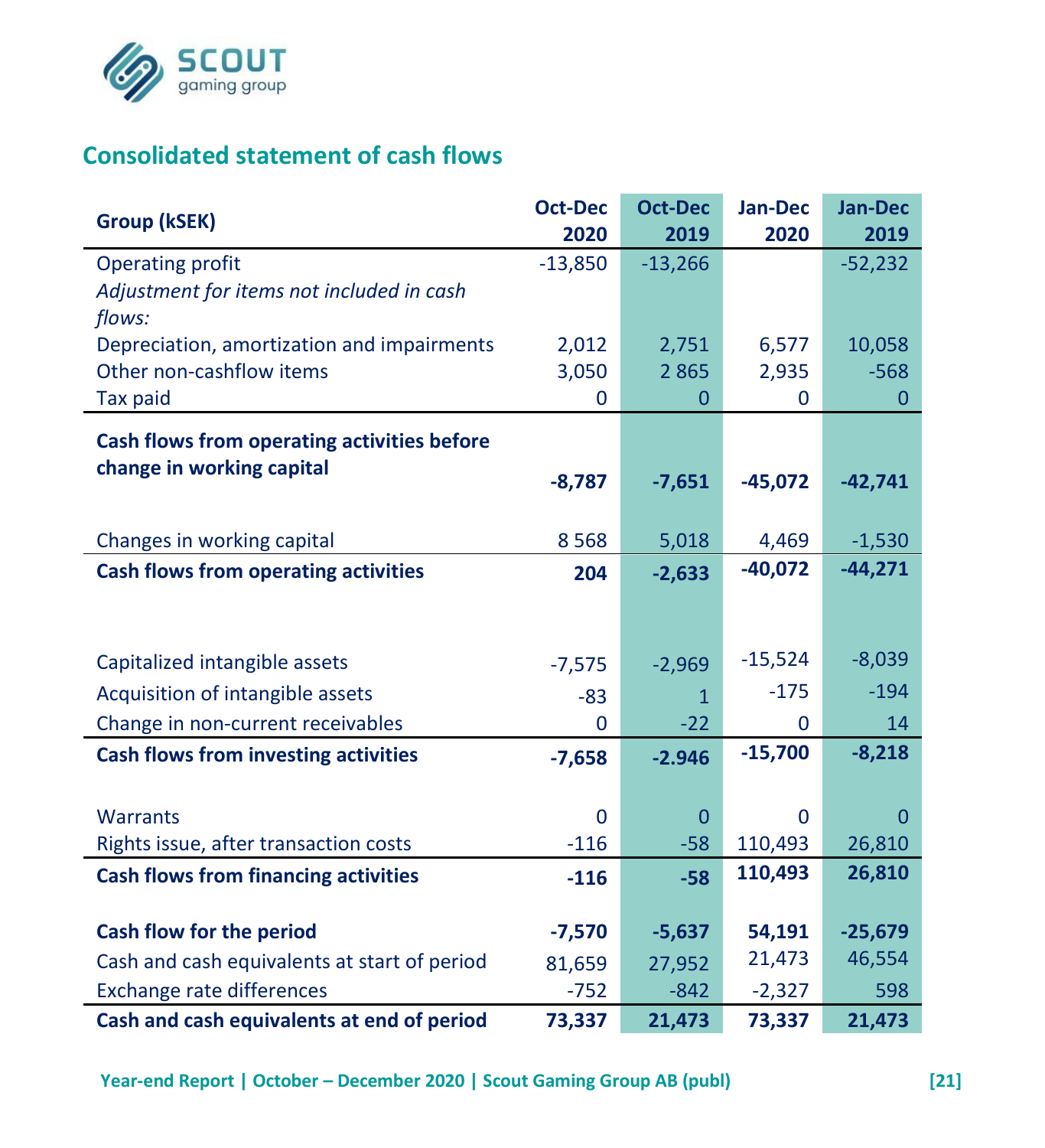

## **Condensed Parent Company income statement**

**Scout Gaming Group AB (publ) 559119-1316**

| <b>Parent Company income</b><br>statement (kSEK) | Oct-Dec<br>2020 | Oct-Dec<br>2019 | Full<br>year<br>2020 | Full<br>year<br>2018 |
|--------------------------------------------------|-----------------|-----------------|----------------------|----------------------|
|                                                  |                 |                 |                      |                      |
| <b>Revenues</b>                                  | $-1,360$        | 1,275           | 1,401                | 5,100                |
| Personnel expenses                               | $-1,908$        | $-1,335$        | $-6,264$             | $-8,958$             |
| Other external expenses                          | $-526$          | $-569$          | $-2,783$             | $-3,815$             |
| Depreciation, amortization                       |                 |                 |                      |                      |
| and impairment of PPE                            | $-25$           | -8              | $-47$                | $-30$                |
| <b>Total expenses</b>                            | $-2,459$        | $-1,912$        | $-9.094$             | $-12,803$            |
|                                                  |                 |                 |                      |                      |
| <b>Operating profit</b>                          | $-3,819$        | $-637$          | $-7,693$             | $-7,703$             |
|                                                  |                 |                 |                      |                      |
| <b>Financial items</b>                           | 2,556           | 1,324           | 7,508                | 4,162                |
| <b>Profit before tax</b>                         | $-1,263$        | 687             | $-184$               | $-3,541$             |
|                                                  |                 |                 |                      |                      |
| <b>Net profit</b>                                | $-1,263$        | 687             | $-184$               | $-3,541$             |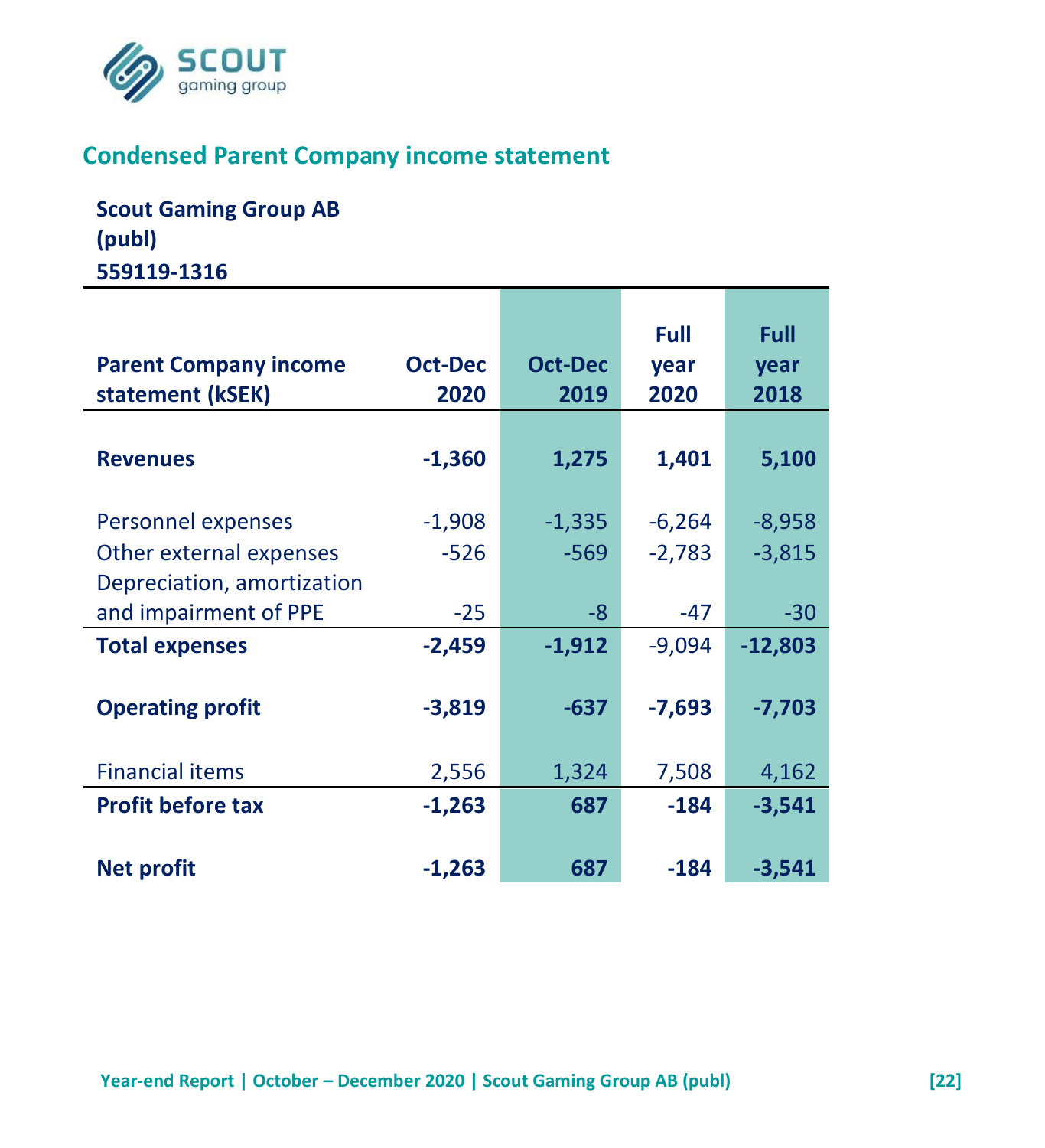

# **Condensed Parent Company balance sheet**

| Parent company balance sheet (kSEK)        | 2020-12-31 | 2019-12-31 |
|--------------------------------------------|------------|------------|
| <b>Assets</b>                              |            |            |
| Property, plant and equipment              | 30         | 57         |
| Amounts owed by affiliated<br>undertakings | 207,394    | n          |
| <b>Financial assets</b>                    | 1 1 1 5    | 105 916    |
| <b>Total non-current assets</b>            | 208,539    | 105 973    |
| Accounts receivable                        | 0          | 20         |
| Other receivables                          | O          | 131        |
| Prepaid expenses and accrued<br>income     | 103        | 28         |
| Cash and cash equivalents                  | 15,709     | 6,421      |
| <b>Total current assets</b>                | 15,812     | 6,599      |
| <b>TOTAL ASSETS</b>                        | 224,351    | 112,572    |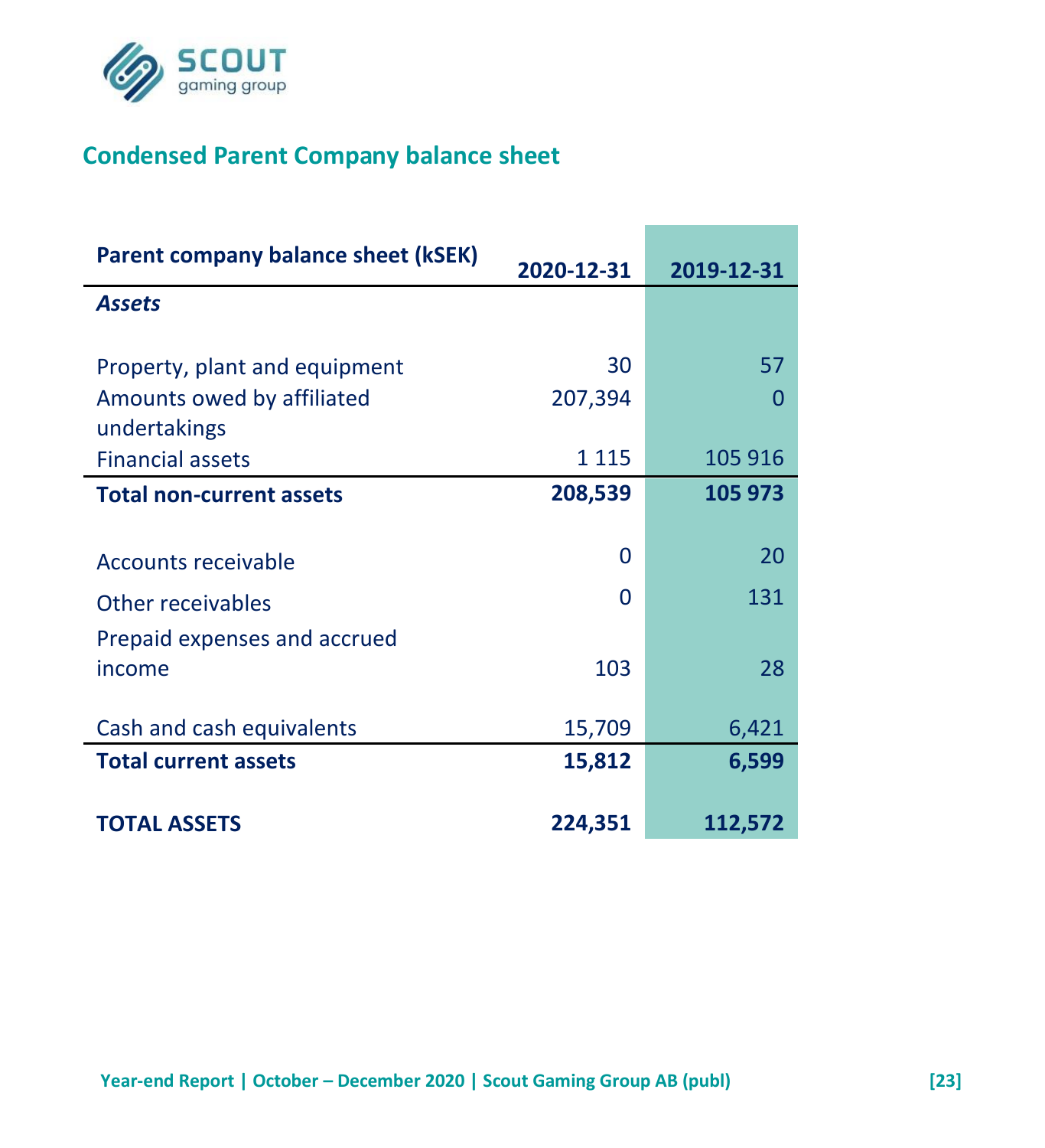

## *Equity and liabilities*

| Share capital                          | 1,081     | 765       |
|----------------------------------------|-----------|-----------|
| Other contributed capital              | 239,180   | 129,003   |
| Retained earnings excluding profit for |           |           |
| the period                             | $-18,966$ | $-18,782$ |
| <b>Total equity</b>                    | 221,294   | 110,985   |
|                                        |           |           |
| Accounts payable                       | 200       | 222       |
| <b>Tax liabilities</b>                 | 260       | 444       |
| Other current liabilities              | 1,644     | 267       |
| Accrued expenses and prepaid           |           |           |
| incomes                                | 954       | 653       |
| <b>Total current liabilities</b>       | 3,057     | 1,586     |
|                                        |           |           |
| TOTAL EQUITY AND LIABILITIES           | 224,351   | 112,572   |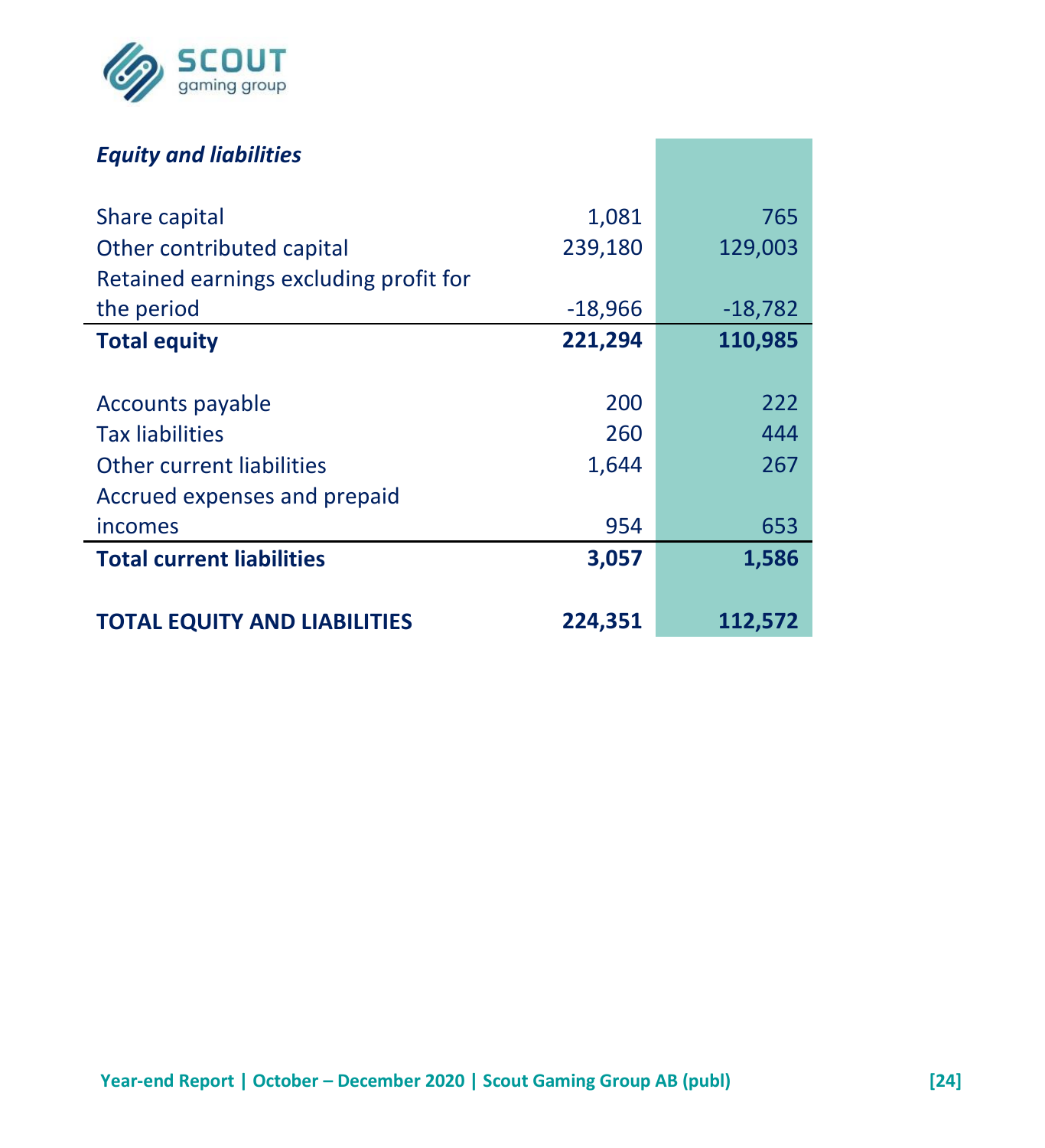

#### **SIGNATURES AND ASSURANCE**

This Year-end Report has not been subject to review by the Company's auditor. The Board of Directors and the Chief Executive Officer offer their assurance that this Interim Report gives a true and fair view of the Group's and Parent Company's operations, financial position and results of operations and describes the significant risks and uncertainties facing the Group and Parent Company.

Stockholm, 26 February 2021

Hans Isoz, Member Carla Maree Vella, Member

Jorgen Ragnarsson, Member Anders Enochsson, Chairman Atle Sundal, Member Andreas Ternstrom, CEO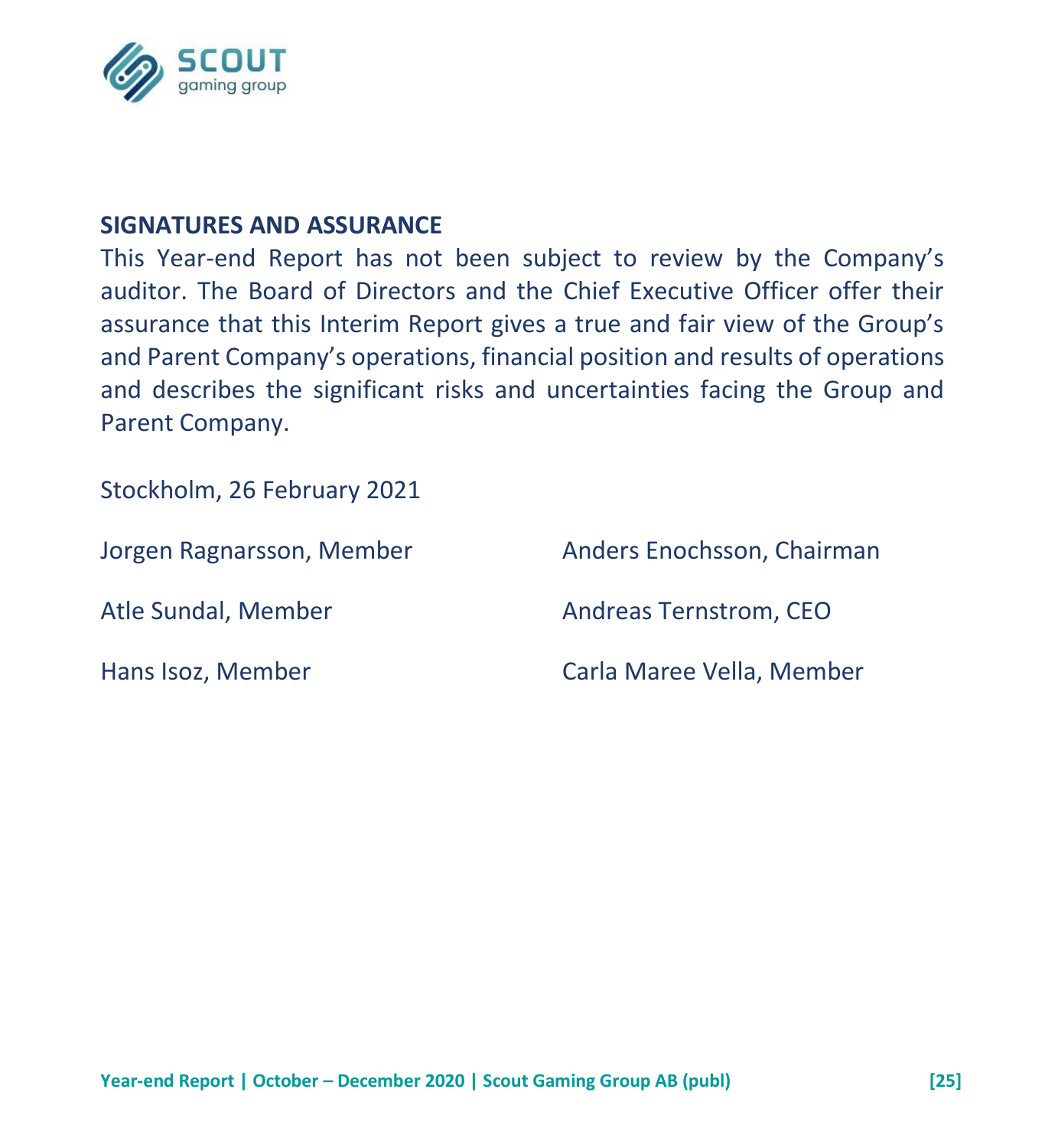

For additional information please contact CFO & IR, Billy Degerfeldt, +46 70 758 16 68, [billy.degerfeldt@scoutgaminggroup.com.](mailto:billy.degerfeldt@scoutgaminggroup.com)

Scout Gaming Group AB (publ) E-mail: ir@scoutgaminggroup.com Kaptensgatan 6. Web: www.scoutgaminggroup.com. 114 57 Stockholm. Corporate identity number: 559119-1316

#### **Information about Nasdaq First North Growth Market**

Nasdaq First North Growth Market ("First North") is an alternative marketplace operated by the constituent exchanges of Nasdaq Stockholm. It does not have the same legal status as a regulated marketplace. Companies quoted on First North are subject to First North's rules, rather than the legal requirements set for trading on a regulated marketplace. An investment in a company trading on First North implies higher risk than one in a listed company. Companies must apply to the exchange and gain approval before trading on First North can commence. A Certified Adviser guides the company through the listing process and also ensures that the company continuously satisfies First North's standards. Redeye AB is Scout Gaming's Certified Adviser. Contact details: Certifiedadviser@redeye.se, +46 (0)8 121 576 90.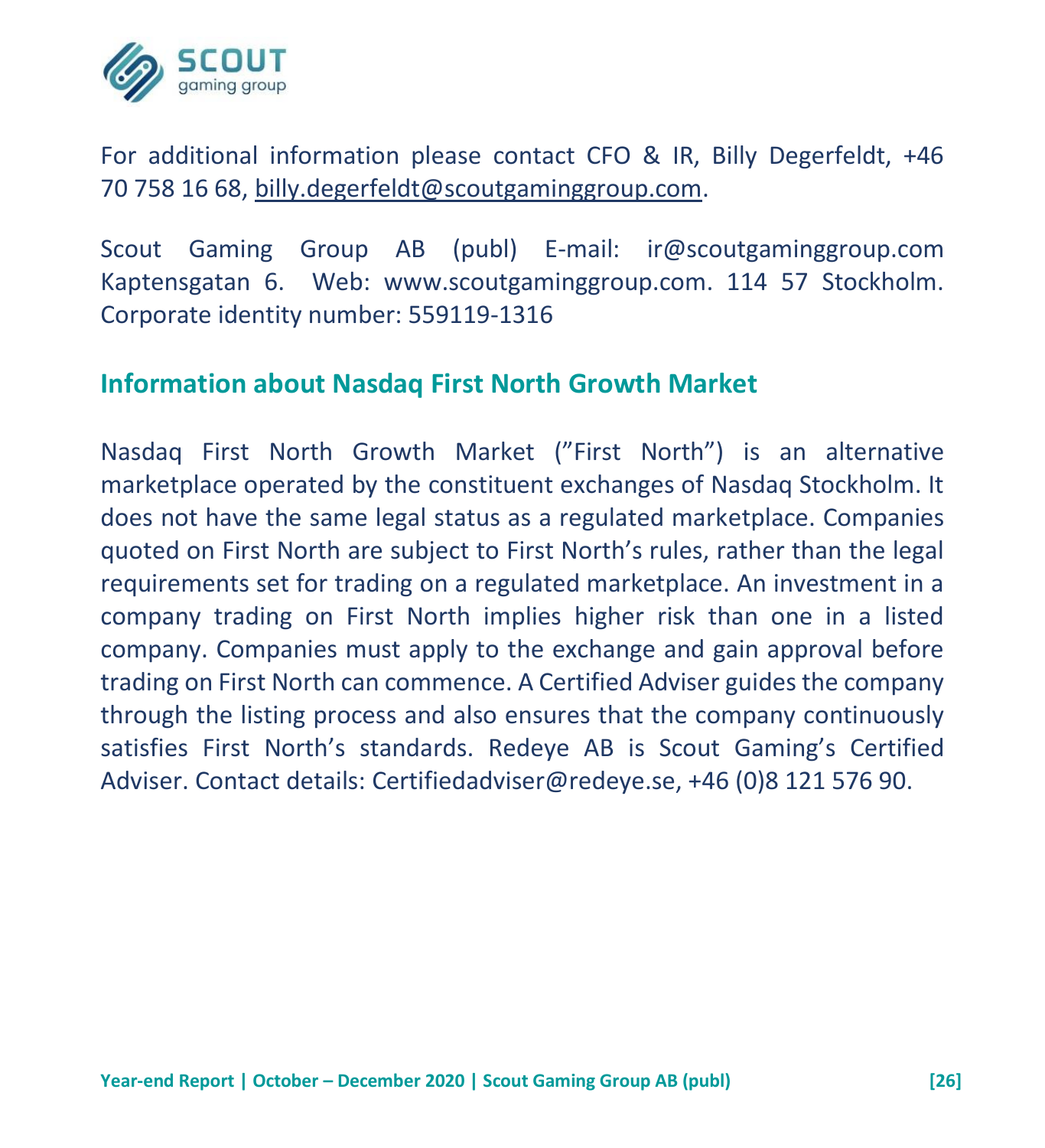

## **Definitions**

Revenue - Revenue for the current period

Revenue growth - Revenue for the current period through Revenue for the same period last year

EBITDA - Operating profit before depreciation and amortization

EBITDA margin - EBITDA as a percentage of Revenue

Operating profit - Consolidated operating profit for the period

Operating margin - Group operating profit as a percentage of revenue

Number of shares at the end of the period - The number of shares outstanding at the end of the period.

Average number of shares - Opening number of shares for the period added with outstanding number of shares divided by 2

Number of employees at the end of the period - Number of employees in the Group at the end of the period, including contract employees in Ukraine

Earnings per share - Profit after tax divided by the average number of shares during the period

Equity per share - Equity divided by the number of outstanding shares during the period